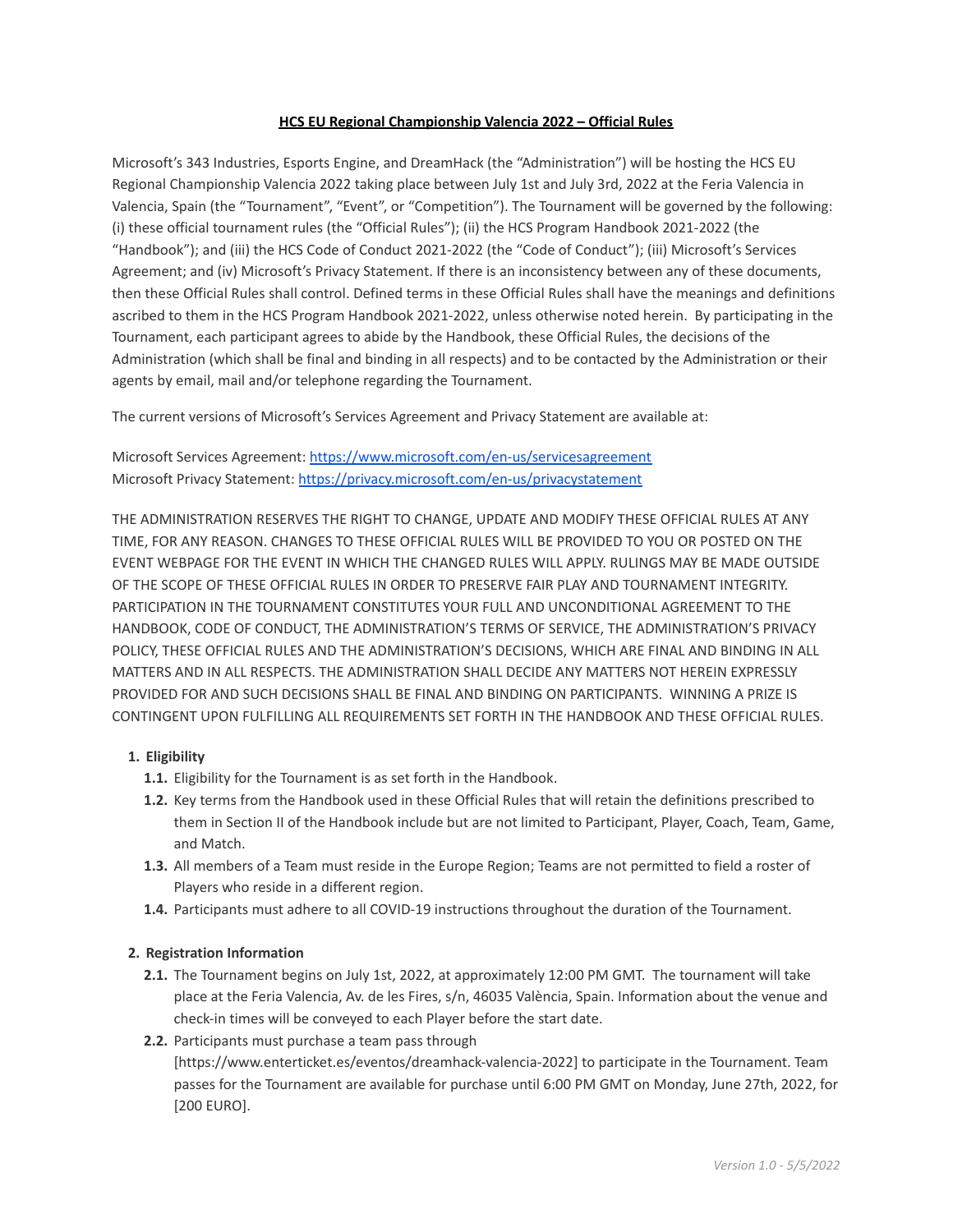- **2.3.** In order to purchase a team pass, Players must affirmatively accept the Handbook, these Official Rules, and any other applicable eligibility agreements as prescribed in the Handbook or these Official Rules.
- **2.4.** Coaches must register with their team, but Coaches do not pay any entry fees and are not eligible to win any prizes.
- **2.5.** Online registration for the Tournament will open at [MAY 12 2022]
- **2.6.** All team pass sales are considered final. Refunds may be granted only at the discretion of the Administration. Transfers of a team pass to another person or another event is not permitted. Limit one registration/entry per person. No other methods of entry will be accepted.
- **2.7.** All Players must submit their rosters to complete their registration.
- **2.8.** Any Team earning Administration sponsored travel coverage through qualification via placement at the HCS Kansas City Major will be required to use 3/4ths of the original qualifying roster that was used in the HCS Kansas City Major. If a Team that earned Administration sponsored travel coverage in the HCS Kansas City Major is unable to maintain their 3/4ths of their original qualifying roster, the Team will still be eligible to participate in this Tournament but will be ineligible for Administration sponsored travel coverage and pool play seed.
- **2.9.** Any Team earning Administration sponsored travel coverage through qualification via placement at the EU Regional Online Qualifier will be required to use the same roster that was used in the EU Regional Online Qualifier. If a Team that earned Administration sponsored travel coverage in the EU Regional Online Qualifier is unable to maintain their full original qualifying roster, the Team will still be eligible to participate in this Tournament but will be ineligible for Administration sponsored travel coverage and pool play seed.
- **2.10.** For Teams qualifying for pool play and travel coverage, Rosters lock at 6:00 PM GMT on Monday, June 20th, 2022.
- **2.11.** For Open Bracket teams, Rosters lock at 6:00 PM CT on Monday, June 27th, 2022.
- **2.12.** Roster Questions and requests regarding team passes must be emailed to [halo@eslgaming.com] by 6:00 PM GMT on Monday, June 27th, 2022. Team passes may not be sold at check-in.
- **2.13.** Roster substitutions that occur after the applicable Roster Lock ("Emergency Substitutions") may be granted by Administration, in their sole discretion.

### **3. General**

- **3.1.** Any violation of the rules set forth in the Handbook, Code of Conduct, or in these Official Rules, including, without limitation, any form of cheating, may result in a forfeit of the Game/Match and/or disqualification from the Tournament.
- **3.2.** Participants must comply with the reasonable requests of Administration staff (the "Referee" or "Tournament Official"). Failure to comply with instructions given by Tournament Officials may result in a forfeit of the Game/Match and/or disqualification from the Tournament.
- **3.3.** The physical competition area designated for an individual match of tournament play is defined as the competition station (the "Station"). These Stations include (a) the Main Stage (primary broadcast stage for marquee matches); (b) the Feature Stations (side stations on elevated platforms for marquee matches); and (c) Bracket Stations (Stations primarily used for Open Bracket competition)..
- **3.4.** Players/Teams that are disqualified prior to the start of a Game will not be allowed to play in the Game. Players/Teams that are disqualified during a Game must quit out of the Game. Players/Teams that are disqualified from the Tournament won't receive any benefits (Prize, Pro Points, etc.) for their ranking in the Tournament. Such Players/Teams may also be subject to a temporary ban from future tournament(s).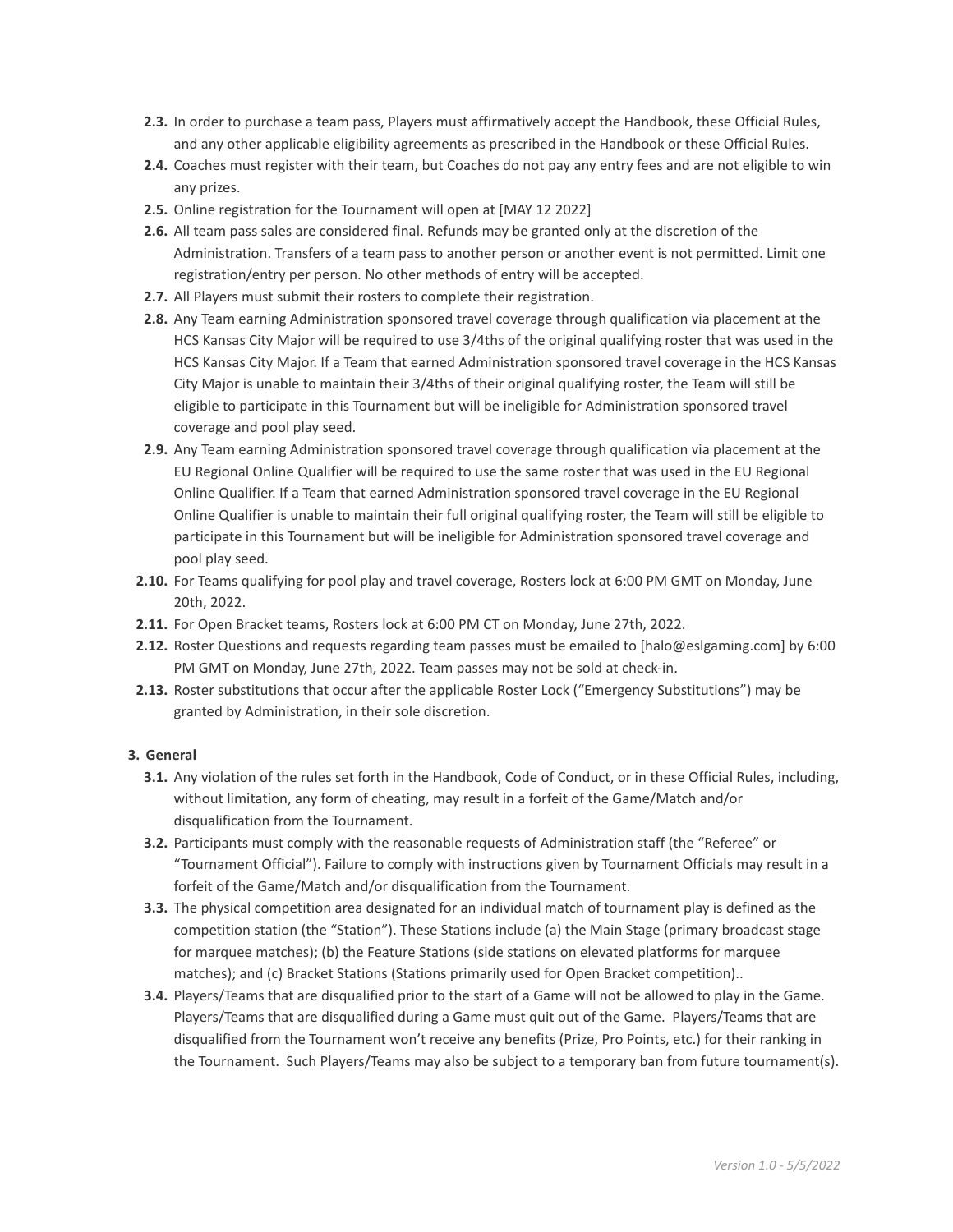- **3.5.** All Player and Coach apparel must be approved by the Administration. The Administration reserves the right to require the removal of unapproved apparel as well as the right to disqualify a Player or Team for wearing unapproved apparel.
- **3.6.** A Match's Scheduled Start Time is the official start time for a Match, and will be communicated by Administration through visual displays, audio announcements, and/or directly to players by Tournament Official(s). Scheduled Start Times are subject to change, and Administration's communication of a new Scheduled Start Time will replace any previously communicated Scheduled Start Time(s).
- **3.7.** Teams must have all four (4) Players present (within the immediate physical proximity of their assigned Station) to start a Game. A Team will forfeit Game 1 if all four Players are not present by five (5) minutes (the "Grace Period") after a Match's Scheduled Start Time. If a Team forfeits Game 1, they will Forfeit the Match if all four players are not present within 15 minutes after the Match's Scheduled Start Time. Teams that played a previous Game(s) in a Match will Forfeit a Game 2, 3, etc. if all four Players are not present by five minutes after the conclusion of the previous Game. If a Match hasn't begun by 15 minutes after the Scheduled Start Time and neither Team has all four Players present, the Match win may be awarded to the higher seeded Team.
- **3.8.** If their Match has not been completed, Players may ask their Referee for permission to leave their Station. Referees may set a time limit by the end of which the Player must return to their Station or they may deny the Player's request. Teams may forfeit a Game(s) if a Player(s) hasn't returned by the end of their Referee's set time limit. Teams may forfeit a Game(s) if a Player(s) leaves their Station without their Referee's permission or is otherwise unable to play.
- **3.9.** Teams may ask their Tournament Official for an extended break between Matches. The Tournament Official may set a time limit by the end of which the Team must report to their upcoming Match's Station or they may also deny the Team's request. Teams may forfeit a Game(s) if they haven't reported to their upcoming Match's Station by the end of their Tournament Official's set time limit.
- **3.10.** Coaches may speak with their Players during and between Games. Coaches are permitted inside the competition area during competitive play. Coaches will be permitted to use a personally provided headset for the use of live communication with their Players via an Administration provided audio solution.
- **3.11.** In order to dispute Game results, Players/Teams must notify their Referee that they would like to protest the Game before a new Game has begun. In order to dispute Match results, Players/Teams must notify their Referee that they would like to protest the Match within five (5) minutes of the completion of the Match. The Administration reserves the right to deny the dispute or otherwise make a decision in the best interest of the Tournament.
- **3.12.** Teams may request that they be allowed to concede an Administration awarded victory of a Game. Teams may request that their opponent not receive a forfeit penalty or a penalty associated with receiving a Technical Foul.
- **3.13.** Language used in Team communication will be governed by the Code of Conduct.
- **3.14.** Players/Teams are expected to put forth their best effort in all Games. The Administration reserves the right to forfeit Games/Matches and/or remove Players/Teams from the Tournament should this rule be violated.
- **3.15.** Players and Coaches are expected to treat all members of the Administration with respect. Failure to abide by this stipulation may result in disciplinary action.

# **4. Equipment**

**4.1.** Players must provide their own input device (controller or keyboard & mouse), USB cable, headset, and earbuds. Players are responsible for ensuring the proper function of this equipment. Games will not be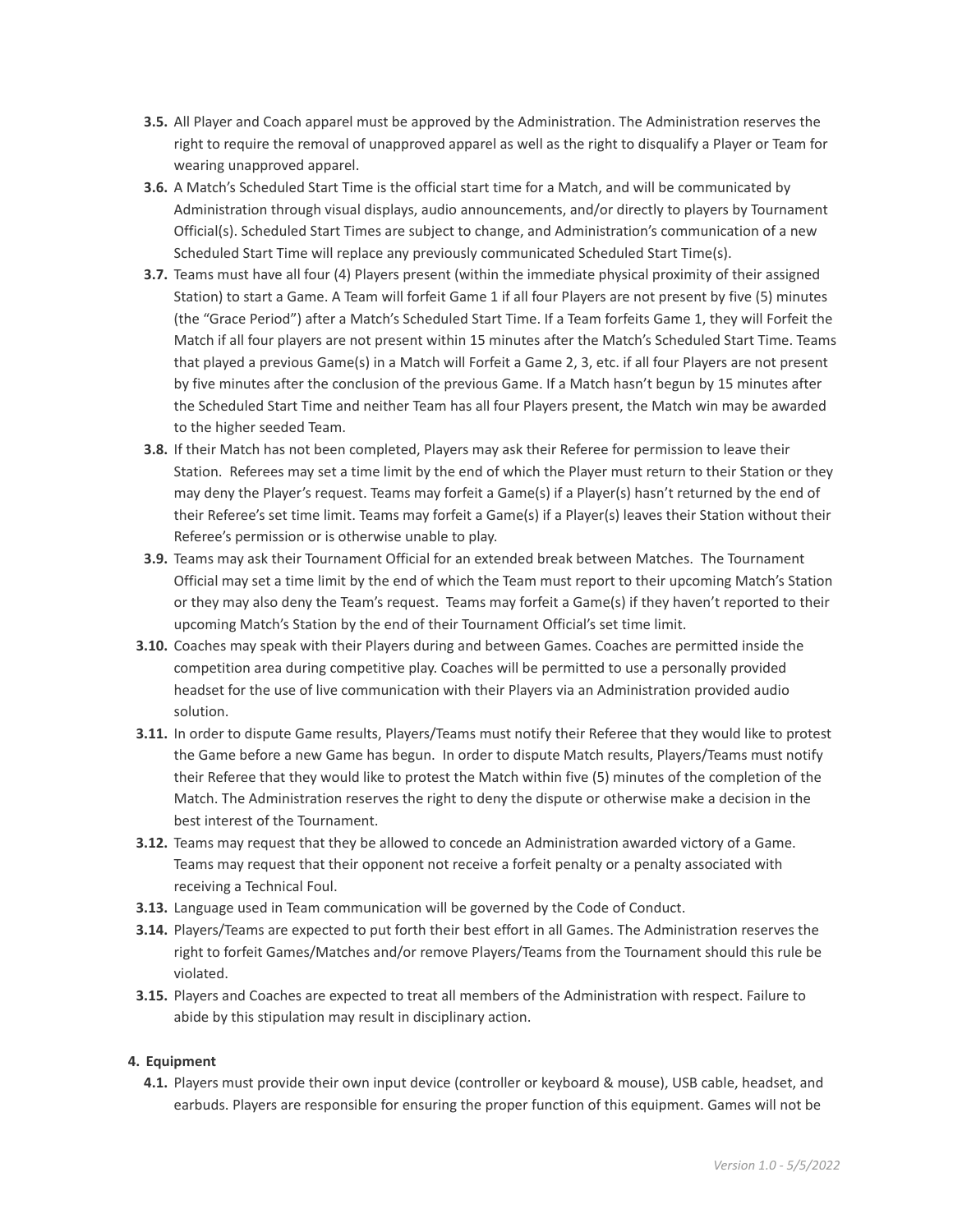paused or ended in order to resolve an issue with a Player's equipment or any audio malfunction. Players may bring backup equipment to use in the situation where malfunctions may occur.

- **4.2.** Players must use the console, monitor, and network equipment provided by the Administration. The Xbox Series X and/or PC will be used as the official consoles for the Tournament (the "Console"). Players competing on the main stage must use the headset provided by the Administration. If a Player finds that an issue has occurred with any of the Administration provided equipment, they should notify a Tournament Official immediately. If the Tournament Official can confirm that an issue has occurred, they will determine next steps, which may include a Game restart, Game win being awarded to a Team, continuation of play without action, or other action as deemed by the Tournament Official.
- **4.3.** Players are permitted to use either a controller or a keyboard and mouse provided that their chosen input device is compatible with the Console and works natively and seamlessly with the Console without the use of external adapters or power supplies.
- **4.4.** Players choosing to use a mouse & keyboard input device may be subject to additional stipulations should they advance to Pool Play or the Championship Bracket as prescribed in Section XIII of the Handbook.
- **4.5.** If a Game malfunction occurs and the cause can't immediately be identified, a Tournament Official may call for the Game to be ended to investigate further.
- **4.6.** All Player equipment is subject to approval. The Administration reserves the right to deny the use of anything suspected of providing an unfair competitive advantage.
- **4.7.** Players may not use an input device with "turbo" or a button macro feature. A turbo feature allows Players to press a button that results in performing a set of actions that would normally require the Player to press the same button multiple times. A button macro feature allows Players to press a button that results in performing a set of actions that would normally require the Player to press multiple buttons.
- **4.8.** Players may not use an input device that has been modified in such a way that it alters their abilities and/or in-game mechanics in such a way that the modification offers an unfair competitive advantage at the determination of the Administration. Players are permitted to make cosmetic changes to their input device.
- **4.9.** Players may not compete with batteries in their input device. Players must maintain a wired connection with their Console**.**
- **4.10.** Player-provided Headsets must utilize a standard 3.5mm stereo headset jack. Players may not use a wireless headset or a headset that requires an outlet for power.
- **4.11.** Coaches can wear earbuds or a headset to connect to their team audio on all Stations.
- **4.12.** Players competing on the Main and Feature Stations must wear their earbuds in their ears and the Administration provided headset over their ears for the duration of all Games.
- **4.13.** Teams found to be in violation of any of these equipment rules may be subject to warnings or penalties in accordance with these Official Rules.

# **5. Gameplay**

- **5.1.** Players competing in the open bracket will use an Administration provided profile for all Matches.
- **5.2.** Players competing on the Main or Feature Stations will use their personal Xbox Live Gamertag.
- **5.3.** For all Main Stage Matches each Player will be assigned a seat by the Administration.
- **5.4.** Players will have five (5) minutes before the start of a Match and one minute in between each Game to adjust personal preferences and game settings, and ensure their headset is functioning properly. Five-minute time limits will begin at the Match's Scheduled Start Time. One-minute time limits will begin at the conclusion of the preceding Game.
- **5.5.** No warm-up or practice Games are permitted once the Match's first Game has begun.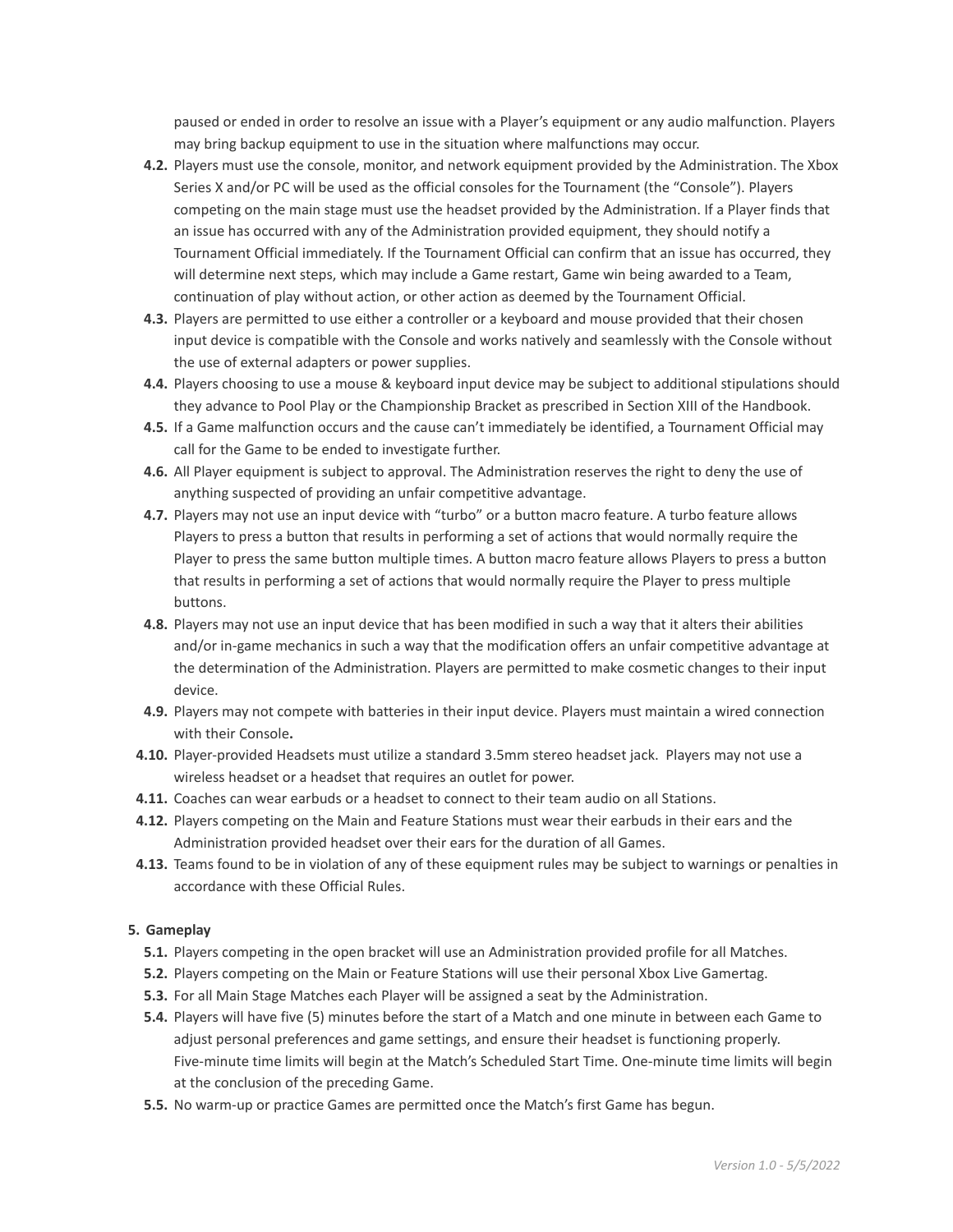- **5.6.** Players and Coaches may not look at an opposing Player's monitor or projected screen during a Game.
- **5.7.** Players and Coaches may not intentionally manipulate a teammate's input device(s) during a Game. This includes but is not limited to a button, trigger, bumper, D-Pad, joystick, mouse, buttons on a keyboard, etc. Coaches may not touch a teammate's input device during a Game.
- **5.8.** Players may not move their character outside of the normal boundaries of a map. Moving outside of the normal boundaries of a map includes but is not limited to part of the character's body passing through what should be a non-permeable surface or object or moving into any area from which your character registers shots on an opponent who is not able to register shots on your character. Areas of the map on a "kill timer" (or an area in which the game gives the Player a limited amount of time to return to standard boundaries before auto-elimination) are permitted for Player use.
- **5.9.** Violation of rules found in this section may result in Game or Match forfeiture at the discretion of the Administration.
- **5.10.** If a Game/Match is started without the approval of a Tournament Official, it may be restarted from the beginning.
- **5.11.** If a Player, Tournament Official, or game observer fails to load into a Game/Match or loses their connection to the Game during or prior to the start of the Game/Match, the Game/Match may be restarted from the beginning.
- **5.12.** If a Tournament Official or game observer disconnects from a Game after the Game/Match has begun, but all Players remain in the Game, the Game will continue.
- **5.13.** Players are not permitted to voluntarily disconnect from a Game before it has ended without explicit permission from a Tournament Official. Voluntarily disconnecting from a Game without permission may result in penalties, including forfeit of the Game. Players who are involuntarily disconnected from a Game will be allowed to rejoin the Game.
- **5.14.** Players who end a Game without a Tournament Official's permission may forfeit the Game/Match. If a Player disconnects after the Game/Match has begun, ending the Game without a Tournament Official's permission will result in a forfeit of the Game/Match.

### **6. Spectator Guidelines**

- **6.1.** A Spectator is defined as anyone who is not currently competing in a Match. Therefore, Players and Coaches shall be considered Spectators when they are not competing in a Match. The start of a Match is marked by all Players seated at the Station prior to the start of the first Game and the end of a Match is marked by a Team winning a sufficient number of Games to be determined as the winner.
- **6.2.** Spectators may not stand within two feet of a seated Player.
- **6.3.** Spectators may not taunt, "trash talk", or disparage Teams that are competing in a Match.
- **6.4.** Spectators may not touch a Player.
- **6.5.** Spectators may not interfere with a Referee's ability to preside over a Match.
- **6.6.** Spectators may not touch or get on a Main Stage, Feature Station, or inside the ropes of a Station in the open bracket.
- **6.7.** Spectators may not attempt to coach or directly communicate with a Player/Team.
- **6.8.** Spectators must heed all warnings and follow all instructions given by Administration staff.
- **6.9.** Spectators may be made to move, made to leave an area, or removed from the venue, at any time, for any reason.

# **7. Tournament Format**

**7.1. Main Competition (4v4)**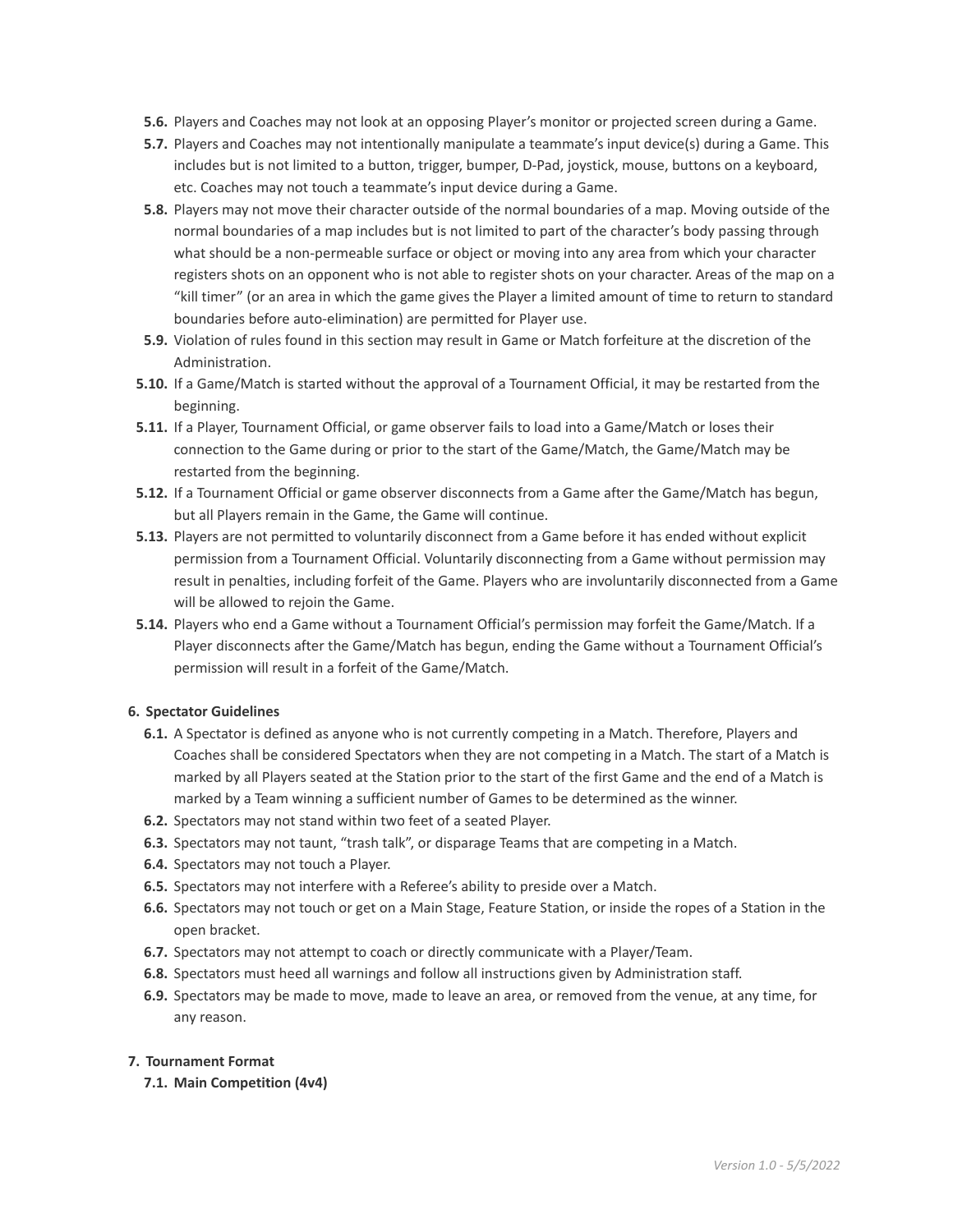**7.1.1.** The Main Competition is defined as the 4v4 elements of the Tournament including the Open Bracket, Pool Play, and the Championship Bracket.

# **7.1.2. Open Bracket**

# **7.1.2.1. Format**

- **7.1.2.1.1.** The Open Bracket will allow for up to [128]
- **7.1.2.1.2.** The Open Bracket will be Double Elimination. After losing a Match in the Winners Bracket, Teams will enter the Elimination Bracket. A Match loss in the Elimination Bracket will result in elimination from the Tournament.
- **7.1.2.1.3.** All rounds in the Open Bracket will be Best of 3 with the exception of Matches that result in qualification of Teams into the Championship Bracket. Those Matches will be Best of 5.
- **7.1.2.1.4.** When four (4) Teams remain in the Open Winners Bracket, they will be placed in Pool Play.
- **7.1.2.1.5.** When four (4) Teams remain in the Open Elimination Bracket, they will be placed in Championship Bracket Elimination Round 1.

# **7.1.2.2. Seeding**

- **7.1.2.2.1.** Registered Teams will be seeded for the Open Bracket by their aggregate HCS 4v4 Points as of 6:00 AM GMT on Monday, June 27th, 2022. Additional stipulations will apply to seeding methodology for the Open Bracket as described below.
- **7.1.2.2.2.** For the Open Bracket, Teams will be seeded by their combined regional and global point totals.
- **7.1.2.2.3.** Teams with zero (0) HCS 4v4 Points will be seeded randomly and after any Team that has any amount of HCS 4v4 points.
- **7.1.2.2.4.** Incomplete Teams as of the applicable Roster Lock will be seeded randomly and after any complete Team that has HCS 4v4 points and after any complete Team that does not have HCS 4v4 Points.
- **7.1.2.2.5.** Teams that are completed after the Open Bracket is seeded will be seeded last, regardless of their HCS 4v4 Points.
- **7.1.2.2.6.** In the event an Emergency Substitution is approved by Administration after the applicable Roster Lock date, added Players points will not contribute to the Global Team Points.

# **7.1.3. Pool Play**

# **7.1.3.1. Format**

- **7.1.3.1.1.** Pool Play will have four (4) Pools of four (4) Teams.
- **7.1.3.1.2.** All Matches will be Best of 5.
- **7.1.3.1.3.** Teams will play one Match against each of the other Teams in their Pool.
- **7.1.3.1.4.** Teams finishing their Pool in 1st and 2nd Place will be placed in Championship Winners Bracket Round 1. Teams finishing their Pool in 3rd place will be placed in Championship Bracket Elimination Round 2. Teams finishing their Pool in 4th place will be placed in Championship Bracket Elimination Round 1.

# **7.1.3.2. Seeding**

- **7.1.3.2.1.** Pools will consist of: Eight (8) Teams qualified via highest placement at the HCS Kansas City Major (the "Major"), four (4) Teams qualified via the EU Regional Online Qualifier (the "OQ"), and four (4) teams seeded into pool play via qualification by placement in the open bracket.
- **7.1.3.2.2.** In the event that less than eight Teams from the EU region participated at the Major, the spots will be backfilled via highest HCS point totals of Teams registered in the OQ. Those teams would then be removed from the OQ and advanced directly to pool play.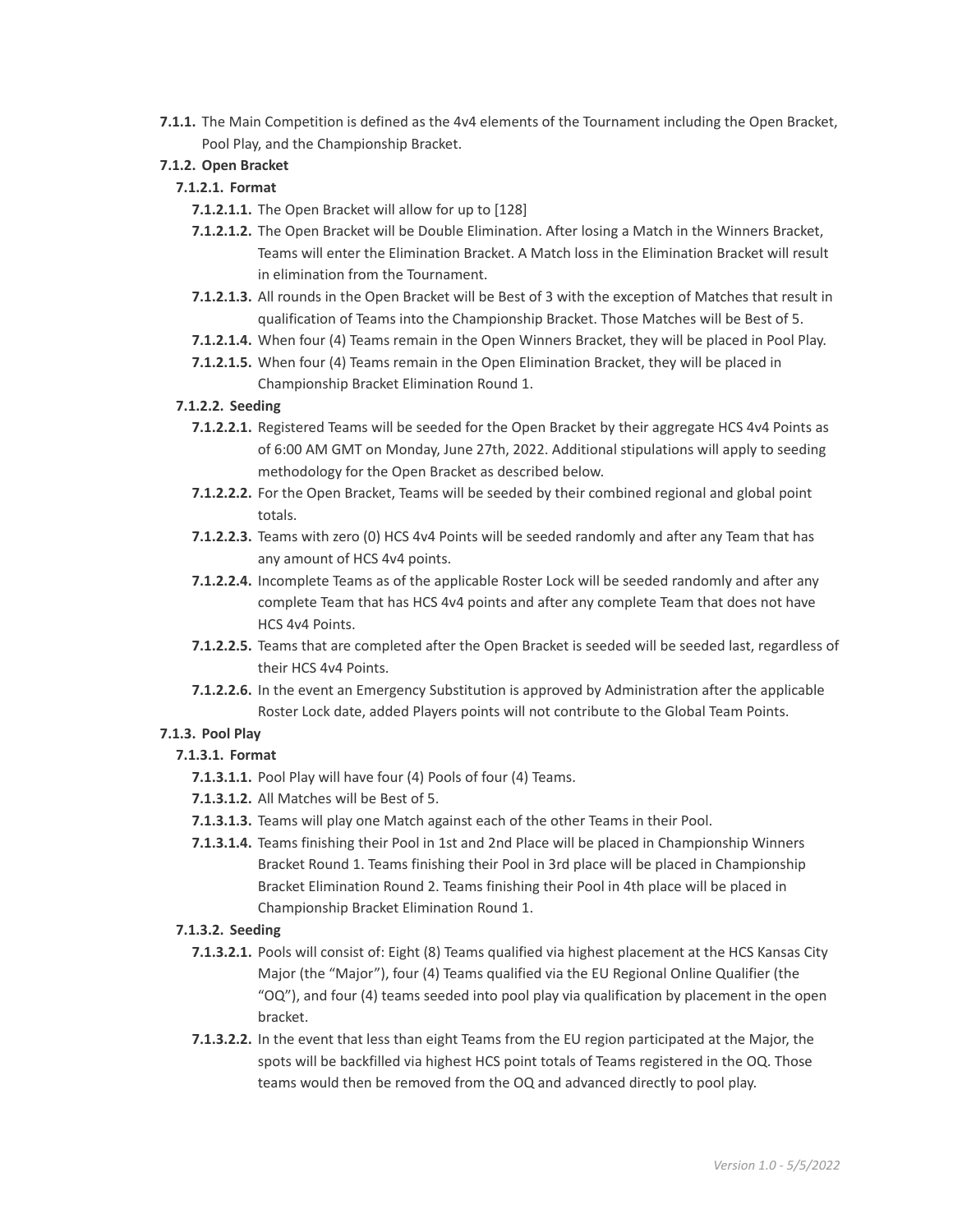- **7.1.3.2.3.** The #1 #8 EU Teams qualified via placement at the Major will be placed into pools based on highest aggregate team HCS points first into Pool A, then Pool B, then Pool C, then Pool D, then Pool D, then Pool C, then Pool B, then Pool A respectively.
- **7.1.3.2.4.** The #1 #4 EU Teams qualified via placement at the OQ will be placed into pools based on highest aggregate team HCS points first into Pool A, then Pool B, then Pool C, then Pool D respectively.
- **7.1.3.2.5.** The #1 #4 open bracket Teams qualified via open bracket placement will be placed into Pools based on highest open bracket seed first into Pool D, then Pool C, then Pool B, then Pool A respectively.
- **7.1.3.2.6.** Pool Play Seeds will be determined after Teams have already been assigned to a Pool.
- **7.1.3.2.7.** A Pool Play Team's Seed is used to govern Side Choices during Tournament Matches.

# **7.1.3.3. Ranking & Tiebreakers**

- **7.1.3.3.1.** Pool Play Ranking (1st 4th) will be determined using each Team's record of Matches won and lost ("Match Record").
- **7.1.3.3.2.** If two or more teams have the same Match Record (Tied Teams), Ranking will be determined by Head to Head Match Winning Percentage (Pool Play Matches Won vs. Tied Teams / Pool Play Matches Played vs. Tied Teams)
- **7.1.3.3.3.** If two or more teams have the same Head to Head Match Winning Percentage, Ranking will be determined by Head to Head Game Winning Percentage (Pool Play Games Won vs. Tied Teams / Pool Play Games Played vs. Tied Teams).
- **7.1.3.3.4.** If two or more teams have the same Head to Head Game Winning Percentage, Ranking will be determined by Overall Game Winning Percentage (Pool Play Games Won / Pool Play Games Played).
- **7.1.3.3.5.** The higher number will win all of the aforementioned tiebreakers.
- **7.1.3.3.6.** If the aforementioned Tiebreakers can't break a tie, the tied Teams will be scheduled to play a Best of 1 Game Round Robin tiebreaker. The Tiebreaker Game Mode will be Team Slayer. Map will be chosen at random and side choice will be given to the higher seed. After each Team has played all other tied Teams on the Tiebreaker Map, their records of Games Won and Games Lost will be used to break the tie. If there is still a tie that can't be broken by the aforementioned tiebreakers, an additional Best of 1 Game Round Robin Tiebreaker(s) will be played until the tie can be broken.
- **7.1.3.3.7.** If there is a tie involving more than two teams and a Tiebreaker resolves the tie for a Team(s), but leaves at least two Teams tied, the tie(s) that remains will be broken by starting over with the Head to Head Match Winning Percentage Tiebreaker.

### **7.1.3.4. Replacement Teams**

- **7.1.3.4.1.** If a Pool Play Team chooses not to participate in the Tournament and notifies the Administration prior to the start of the Tournament, Company reserves the right to replace the Team with a Team of the Administration's choice.
- **7.1.3.4.2.** If a Pool Play Team chooses not to participate in the Tournament and notifies the Administration after the start of the Tournament, a replacement team may not be selected to take their place.
- **7.1.3.4.3.** If a replacement team is needed for Pool Play and all Pools have been set, the Replacement Team will be given the #16 Seed and will be assigned to the same Pool as the Team they have replaced. As a result, other Pool Play Teams may see their Seed change. However, all other Pool Play Teams will keep their Pool assignment.
- **7.1.4. Championship Bracket**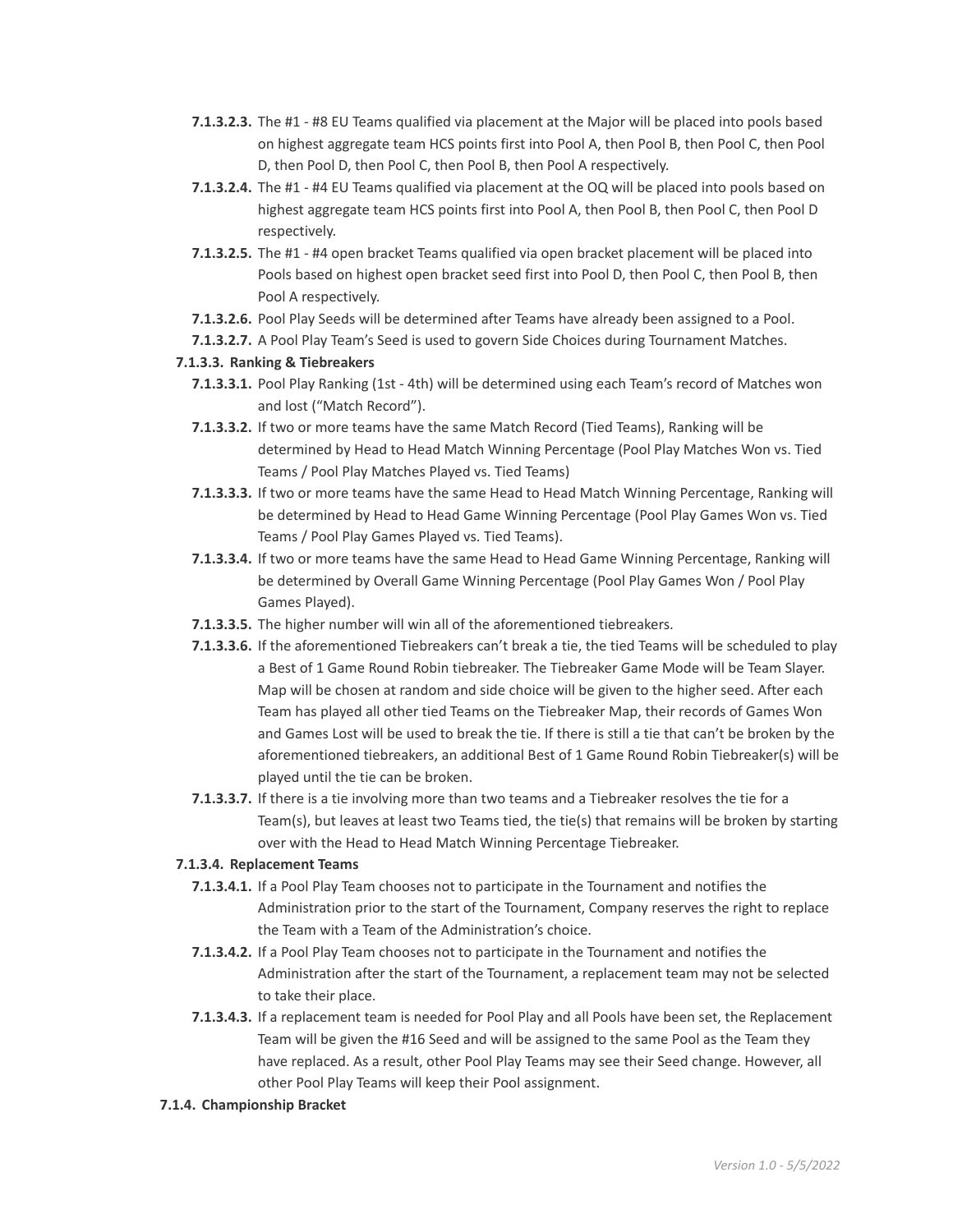## **7.1.4.1. Format**

**7.1.4.1.1.** Championship Bracket will be Double Elimination style.

- **7.1.4.1.2.** All Matches will be Best of 5 with the exception of both matches (if applicable) in the Grand Finals which will be Best of 7.
- **7.1.4.1.3.** The 1st and 2nd placed Team in each Pool will be placed in the Championship Winner's Bracket Round 1.
- **7.1.4.1.4.** The 3rd placed Team in each Pool will be placed in the Championship Elimination Bracket Round 2.
- **7.1.4.1.5.** The 4th placed Team in each Pool will be placed in the Championship Elimination Bracket Round 1.
- **7.1.4.1.6.** The four (4) Teams joining the Championship Bracket from the Open Elimination Bracket will be placed in the Championship Elimination Bracket Round 1.
- **7.1.4.1.7.** After Losing a Match in the Championship Winners Bracket, Teams will enter the Championship Elimination Bracket. A Match loss in the Championship Elimination Bracket will result in elimination from the Tournament.
- **7.1.4.1.8.** When one Team remains in both the Championship Winners Bracket and the Championship Elimination Bracket those Teams will compete against each other in the Grand Final.
- **7.1.4.1.9.** The Grand Final will begin with an initial Match. If the Winners Bracket Team wins the initial match, they will win the Tournament.
- **7.1.4.1.10.** If the Elimination Bracket Team wins the initial match of the Grand Final, a second match must be played. The winner of the second match will win the Tournament.

# **7.1.4.2. Seeding**

- **7.1.4.2.1.** Pool Play Teams will keep their Pool Play Seed in the Championship Bracket.
- **7.1.4.2.2.** The four (4) Open Bracket Teams will be seeded #13-#16 for the Championship Bracket based on their Open Bracket seed and HCS Points.

### **7.2. Free for All**

### **7.2.1. Format**

- **7.2.1.1.** The Free for All Tournament (the "FFA Tournament" or "FFA")
- **7.2.1.2.** All heats in the FFA Tournament will be best of one (1).
- **7.2.1.3.** Aquarius is the only FFA Map
- **7.2.1.4.** Players will be seeded via HCS FFA points.
- **7.2.1.5.** A single "heat" or game lobby consists of eight (8) players.
- **7.2.1.6.** FFA Format will follow a traditional FFA Heat system in which the Top four players from each Match will advance to the following round

## **7.2.2. Scoring Criteria**

- **7.2.2.1.** At the end of each Match, The Players placement will be determined by the number of points scored (Points scored = number of kills – number of suicides).
- **7.2.2.2.** If there is a tie in points scored, the following waterfall will be used to break ties:
	- **7.2.2.2.1.** Number of Deaths (lowest to highest)
	- **7.2.2.2.2.** Total Damage Dealt (highest to lowest)
	- **7.2.2.2.3.** Number of Assists (highest to lowest)
	- **7.2.2.2.4.** Damage Taken (lowest to highest)
	- **7.2.2.2.5.** In the event none of the above criteria is able to break a tie, Administration reserves the right to select a new criteria, or randomly break the tie.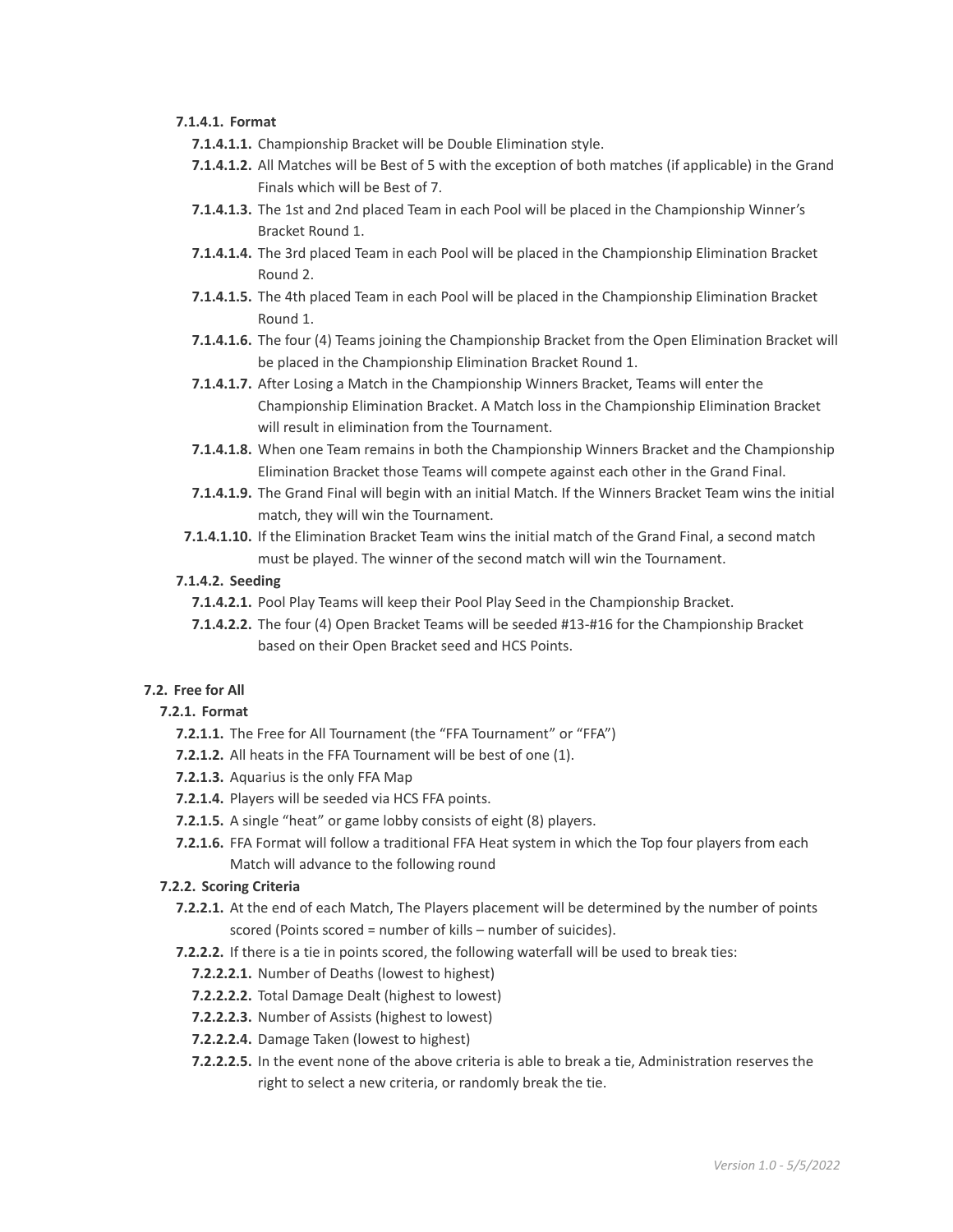### **8. Game Settings**

- **8.1.** All 4v4 Games will be played using the in-game "Ranked" settings. These settings are detailed as the Tournament Settings in Section 12 of these Official Rules.
- **8.2. 4v4 Maps and Game Mode Combinations** (*round-by-round schedule of map and game modes will be provided prior to Tournament start*)
	- **8.2.1.** Slayer on Aquarius
	- **8.2.2.** Slayer on Catalyst
	- **8.2.3.** Slayer on Live Fire
	- **8.2.4.** Slayer on Recharge
	- **8.2.5.** Slayer on Streets
	- **8.2.6.** Strongholds on Live Fire
	- **8.2.7.** Strongholds on Recharge
	- **8.2.8.** Strongholds on Streets
	- **8.2.9.** Capture the Flag on Aquarius
- **8.2.10.** Capture the Flag on Bazaar
- **8.2.11.** Capture the Flag on Catalyst
- **8.2.12.** Oddball on Live Fire
- **8.2.13.** Oddball on Recharge
- **8.2.14.** Oddball on Streets
- **8.2.15.** King of the Hill on Live Fire
- **8.2.16.** King of the Hill on Recharge
- **8.2.17.** King of the Hill on Streets

## **8.3. 4v4 Team Slayer Settings**

# **8.3.1. ROUND**

- **8.3.1.1.** SCORE TO WIN: 50
- **8.3.1.2.** TIME LIMIT: 12 min
- **8.3.1.3.** ROUND LIMIT: 1
- **8.3.1.4.** ROUNDS TO WIN: Off
- **8.3.1.5.** ROUNDS TO DRAW: Unlimited

### **8.3.2. EXTENSIONS**

**8.3.2.1.** SUDDEN DEATH TIME EXTENSION: 10 s **8.3.2.2.** OVERTIME TIME EXTENSION: 3 min

## **8.3.3. SPAWNING**

- **8.3.3.1.** RESPAWN DELAY: 8 s
- **8.3.3.2.** RESPAWN LINE-OF-SIGHT CHECK: On
- **8.3.3.3.** SELF-DESTRUCTION RESPAWN PENALTY: None
- **8.3.3.4.** BETRAYAL RESPAWN PENALTY: None

### **8.3.4. CONTROLS**

**8.3.4.1.** FIXED FOLLOW CAMERA: Off **8.3.4.2.** MACHINIMA CONTROLS: Off

## **8.3.5. SLAYER**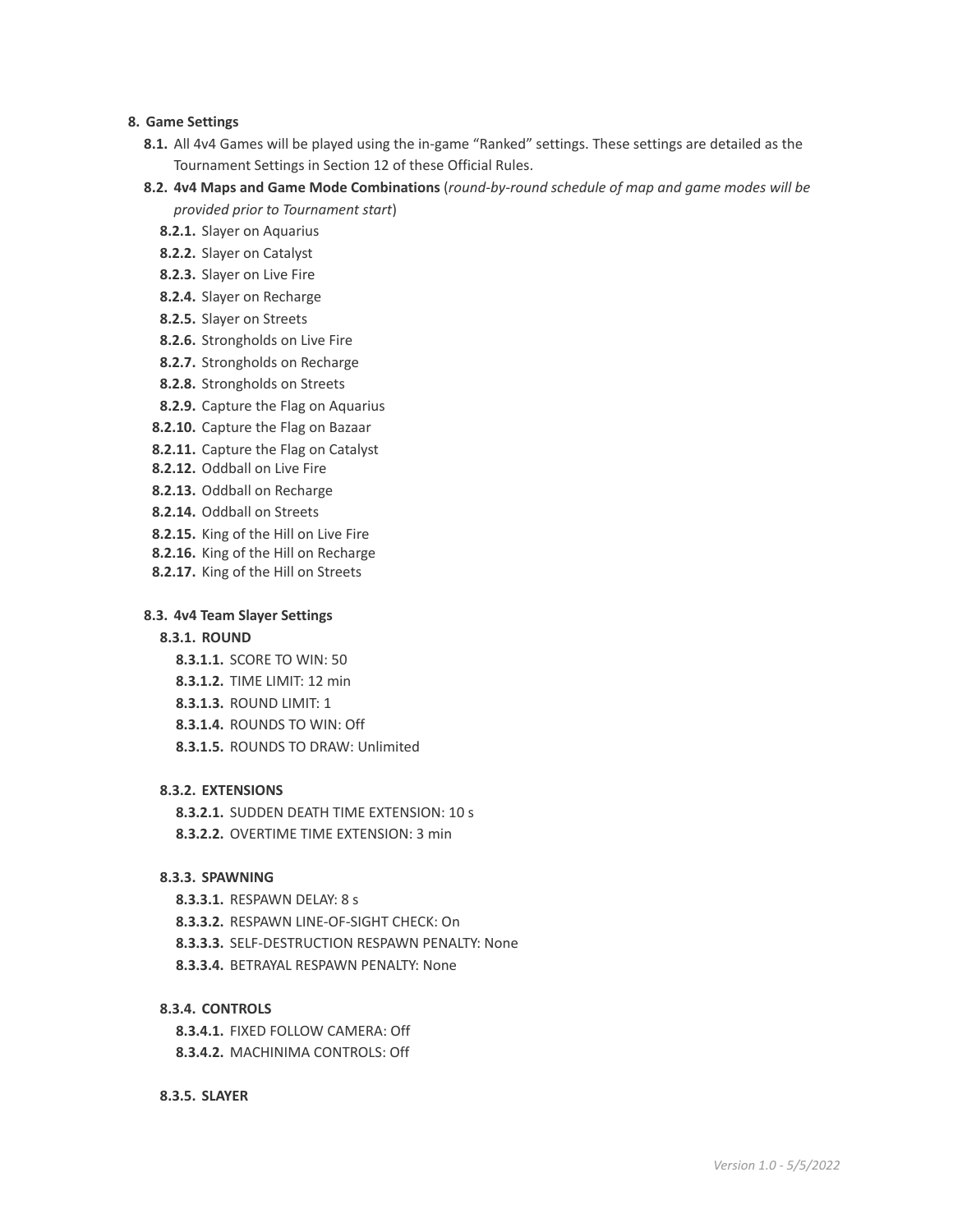#### **8.3.5.1.** POINTS PER SLAY: 1

- **8.3.5.2.** POINTS PER SELF-DESTRUCTION: -1
- **8.3.5.3.** POINTS PER BETRAYAL: -1
- **8.3.5.4.** POINTS PER ASSISTS: 0
- **8.3.5.5.** POINTS PER DEATH: 0
- **8.3.5.6.** HEADSHOT BONUS: 0
- **8.3.5.7.** MELEE BONUS: 0
- **8.3.5.8.** SPLATTER BONUS: 0
- **8.3.5.9.** STICKY BONUS: 0

#### **8.4. 4v4 Oddball Settings**

## **8.4.1. ROUND**

- **8.4.1.1.** SCORE TO WIN: 100
- **8.4.1.2.** TIME LIMIT: 5 min
- **8.4.1.3.** ROUND LIMIT: 3
- **8.4.1.4.** ROUNDS TO WIN: 2
- **8.4.1.5.** ROUNDS TO DRAW: Unlimited

### **8.4.2. EXTENSIONS**

**8.4.2.1.** SUDDEN DEATH TIME EXTENSION: 10 s **8.4.2.2.** OVERTIME TIME EXTENSION: 3 min

#### **8.4.3. SPAWNING**

**8.4.3.1.** RESPAWN DELAY: 10 s

- **8.4.3.2.** RESPAWN LINE-OF-SIGHT CHECK: On
- **8.4.3.3.** SELF-DESTRUCTION RESPAWN PENALTY: None
- **8.4.3.4.** BETRAYAL RESPAWN PENALTY: None

# **8.4.4. CONTROLS**

**8.4.4.1.** FIXED FOLLOW CAMERA: Off **8.4.4.2.** MACHINIMA CONTROLS: Off

### **8.4.5. ODDBALL**

**8.4.5.1.** POINTS FOR CARRYING: 1 **8.4.5.2.** CARRIER POINT FREQUENCY: 1 s **8.4.5.3.** SKULL SPAWN DELAY: 3 s

#### **8.5. 4v4 Strongholds Settings**

### **8.5.1. ROUND**

- **8.5.1.1.** SCORE TO WIN: 250
- **8.5.1.2.** TIME LIMIT: Unlimited
- **8.5.1.3.** ROUND LIMIT: 1
- **8.5.1.4.** ROUNDS TO WIN: 1
- **8.5.1.5.** ROUNDS TO DRAW: Unlimited

#### **8.5.2. EXTENSIONS**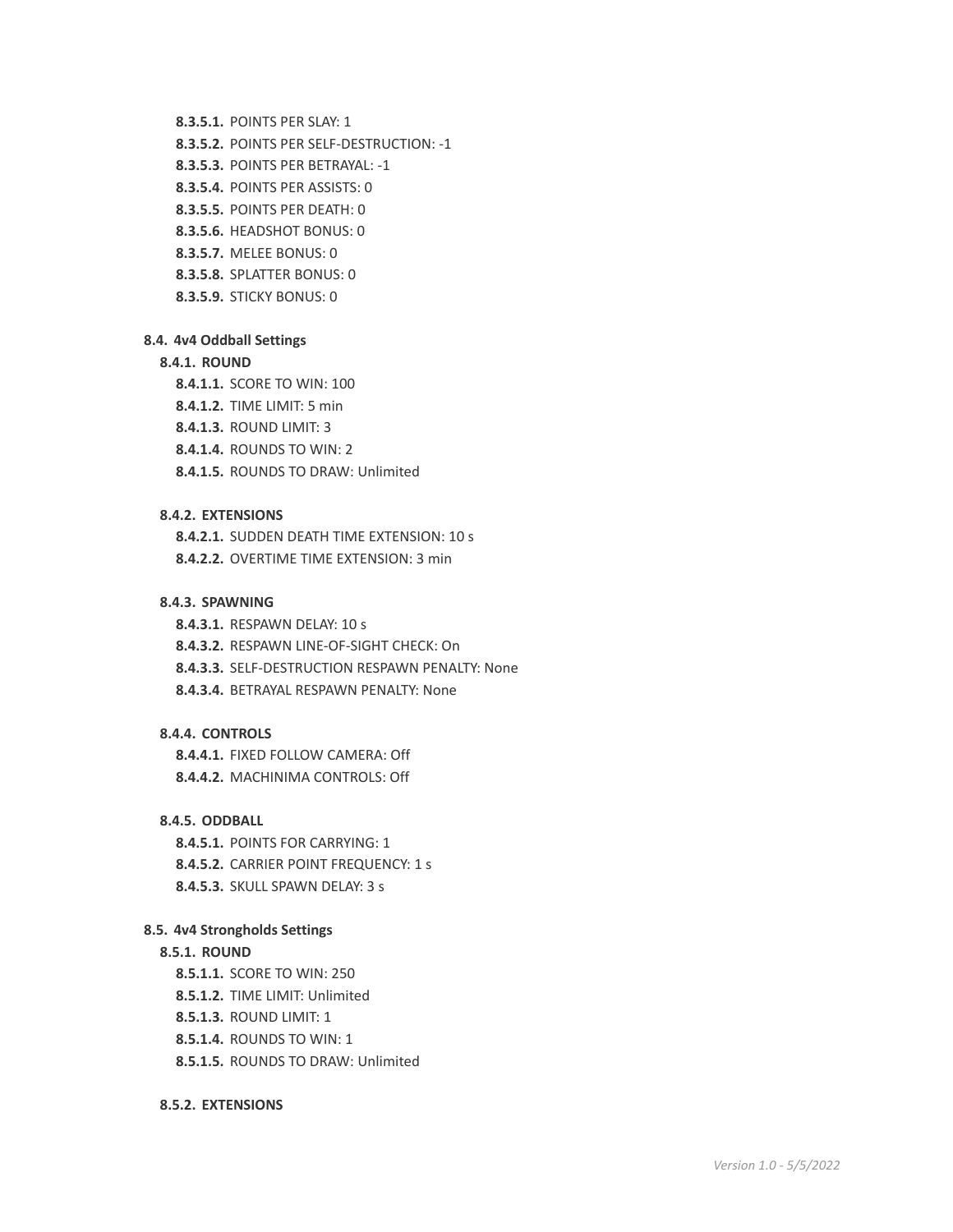#### **8.5.2.1.** SUDDEN DEATH TIME EXTENSION: 10 s

**8.5.2.2.** OVERTIME TIME EXTENSION: 3 min

## **8.5.3. SPAWNING**

**8.5.3.1.** RESPAWN DELAY: 10 s

**8.5.3.2.** RESPAWN LINE-OF-SIGHT CHECK: On

**8.5.3.3.** SELF-DESTRUCTION RESPAWN PENALTY: None

**8.5.3.4.** BETRAYAL RESPAWN PENALTY: None

## **8.5.4. CONTROLS**

**8.5.4.1.** FIXED FOLLOW CAMERA: Off

**8.5.4.2.** MACHINIMA CONTROLS: Off

## **8.6. 4v4 Capture the Flag Settings**

# **8.6.1. ROUND**

**8.6.1.1.** SCORE TO WIN: 5

**8.6.1.2.** TIME LIMIT: 12 min

**8.6.1.3.** ROUND LIMIT: 1

**8.6.1.4.** ROUNDS TO WIN: Off

**8.6.1.5.** ROUNDS TO DRAW: Unlimited

### **8.6.2. EXTENSIONS**

**8.6.2.1.** SUDDEN DEATH TIME EXTENSION: 10 s **8.6.2.2.** OVERTIME TIME EXTENSION: 5 min

## **8.6.3. SPAWNING**

**8.6.3.1.** RESPAWN DELAY: 10 s

**8.6.3.2.** RESPAWN LINE-OF-SIGHT CHECK: On

**8.6.3.3.** SELF-DESTRUCTION RESPAWN PENALTY: None

**8.6.3.4.** BETRAYAL RESPAWN PENALTY: None

## **8.6.4. CONTROLS**

**8.6.4.1.** FIXED FOLLOW CAMERA: Off **8.6.4.2.** MACHINIMA CONTROLS: Off

## **8.6.5. CAPTURE THE FLAG**

**8.6.5.1.** POINTS PER CAPTURE: 1

**8.6.5.2.** FLAG AT HOME SCORING: False

- **8.6.5.3.** ACTIVE FLAGS PER TEAM: 1
- **8.6.5.4.** FLAG CARRIER REVEAL: When Spotted

**8.6.5.5.** FLAG CARRIER SPOTTED DURATION: 3 s

**8.6.5.6.** FLAG CARRIER SPOTTED ON DAMAGE: On

**8.6.5.7.** FLAG CARRIER SPOTTED WHILE SPRINTING: Off

**8.6.5.8.** FLAG RETURN TIME: 1 s

**8.6.5.9.** INSTANT FLAG RETURN: False

**8.6.5.10.** FLAG CARRIER SHIELD SCALER: 0%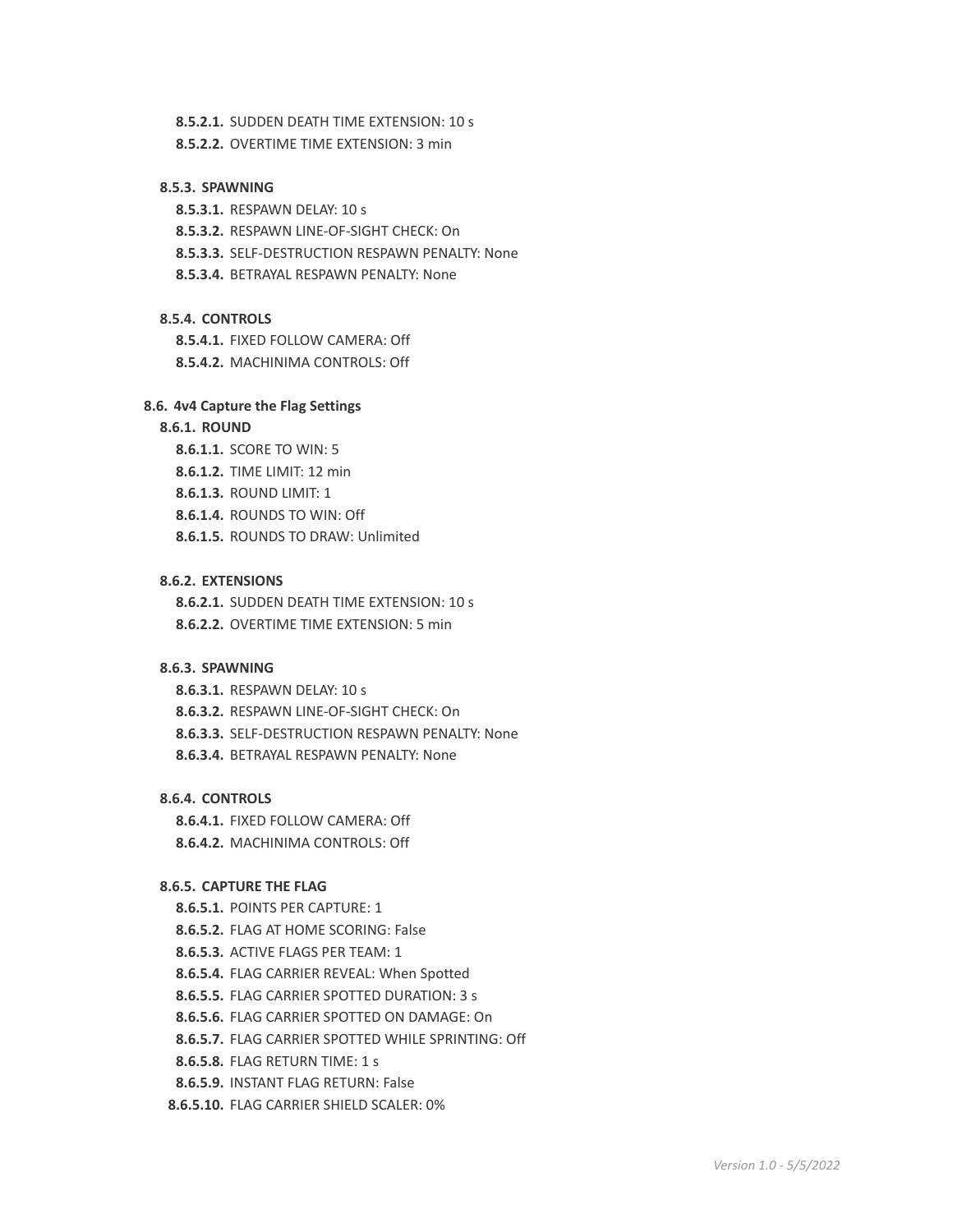- **8.6.5.11.** FLAG CARRIER HEALTH SCALER: 10%
- **8.6.5.12.** FLAG CARRIER MOVEMENT SCALER: 100%
- **8.6.5.13.** FLAG CARRIER SPRINTING: On

**8.6.5.14.** FLAG CARRIER GRAVITY SCALER: 100%

### **8.7. 4v4 King of the Hill Settings**

## **8.7.1. ROUND**

- **8.7.1.1.** SCORE TO WIN: 4
- **8.7.1.2.** TIME LIMIT: 5 min
- **8.7.1.3.** ROUND LIMIT: 1
- **8.7.1.4.** ROUNDS TO WIN: Off
- **8.7.1.5.** ROUNDS TO DRAW: Unlimited

### **8.7.2. EXTENSIONS**

**8.7.2.1.** SUDDEN DEATH TIME EXTENSION: 10 s

- **8.7.2.2.** OVERTIME MODE: Off
- **8.7.2.3.** OVERTIME TIME EXTENSION: 3 min

#### **8.7.3. SPAWNING**

**8.7.3.1.** RESPAWN DELAY: 10 s **8.7.3.2.** RESPAWN LINE-OF-SIGHT CHECK: On **8.7.3.3.** SELF-DESTRUCTION RESPAWN PENALTY: None **8.7.3.4.** BETRAYAL RESPAWN PENALTY: None

#### **8.7.4. CONTROLS**

**8.7.4.1.** MACHINIMA CONTROLS: Off

#### **8.7.5. KING OF THE HILL**

- **8.7.5.1.** LEGACY SCORING ENABLED: Off
- **8.7.5.2.** SCORE PER INTERVAL: 1
- **8.7.5.3.** SCORE INTERVAL SECONDS: 1
- **8.7.5.4.** HILL TIMER DURATION: 0
- **8.7.5.5.** HEALTH MULTIPLIER: 100%
- **8.7.5.6.** SHIELD MULTIPLIER: 100%
- **8.7.5.7.** SHIELD RECHARGE MULTIPLIER: 100%
- **8.7.5.8.** WEAPON DAMAGE MULTIPLIER: 100%
- **8.7.5.9.** MELEE DAMAGE MULTIPLIER: 100%
- **8.7.5.10.** MOVEMENT SPEED MULTIPLIER: 100%
- **8.7.5.11.** SPRINT SPEED MULTIPLIER: 100%
- **8.7.5.12.** SLIDE SPEED MULTIPLIER: 100%
- **8.7.5.13.** SLIDE DURATION MULTIPLIER: 100%
- **8.7.5.14.** SPRINT ENABLED: On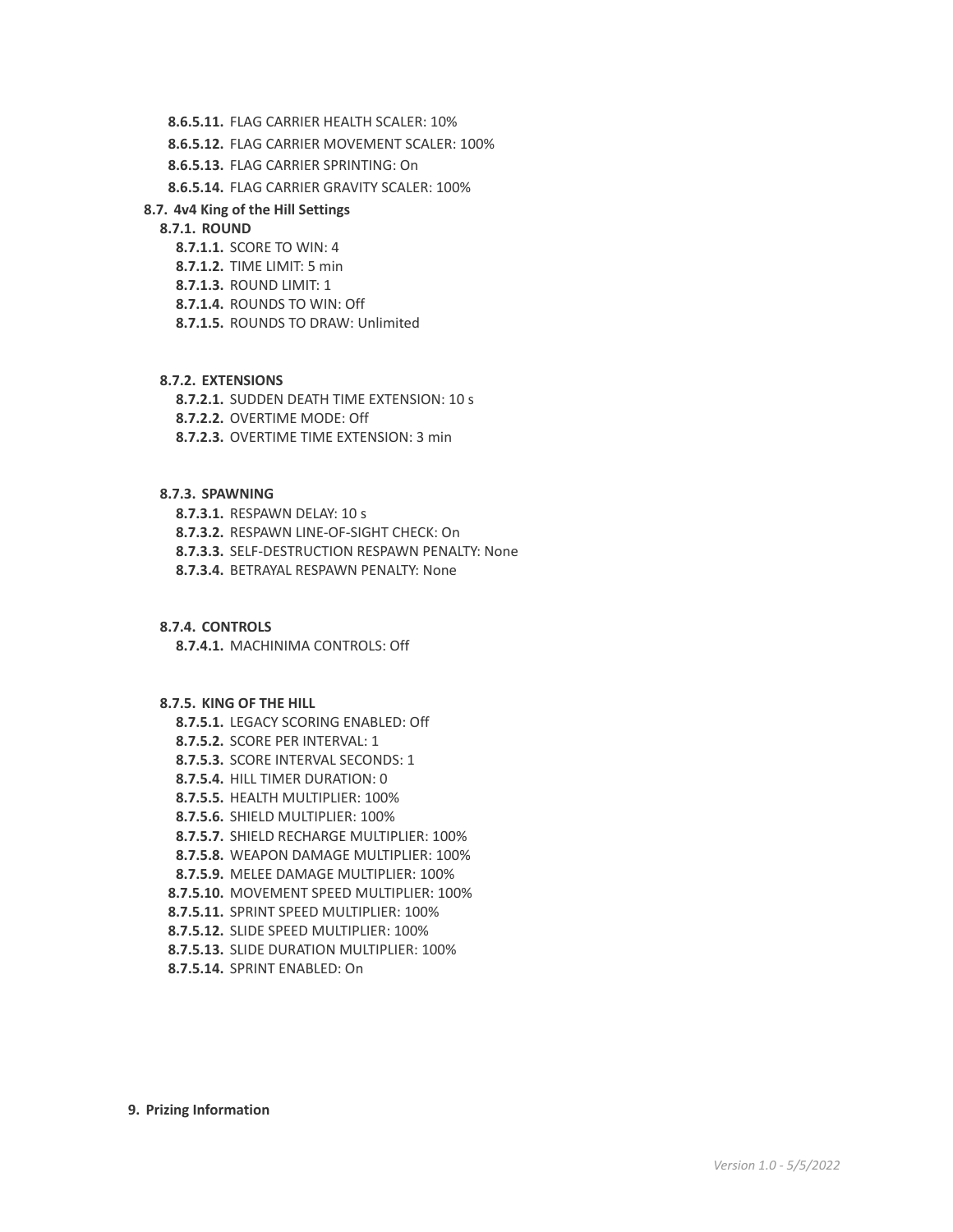**9.1.** Cash Prizes

- **9.1.1.** Please see the Handbook for prize distribution details.
- **9.2.** HCS 4v4 Point Awards (Points below reflect the amount of HCS 4v4 Points awarded to each player according to their Team's placement)

**9.2.1.** 1st: 15,000 **9.2.2.** 2nd: 9,000 **9.2.3.** 3rd: 6,600 **9.2.4.** 4th: 5,400 **9.2.5.** 5th - 6th: 4,800 **9.2.6.** 7th - 8th: 4,200 **9.2.7.** 9th - 12th: 3,300 **9.2.8.** 13th - 16th: 2,700 **9.2.9.** 17th - 20th: 1,800 **9.2.10.** 21st - 24th: 1,650 **9.2.11.** 25th - 28th: 1,350 **9.2.12.** 29th - 36th: 1,050 **9.2.13.** 37th - 42nd: 900

**9.2.14.** 43rd - 58th: 600

## **10. Common Infractions**

- **10.1.** This section describes common infractions that are prohibited during the Tournament. The Administration reserves the right to take action on the infractions listed in this section and in these Official Rules as a whole, in addition to the stipulations laid forth in the Handbook and the official Code of Conduct. Participants found to be in violation of these rules or any rule laid forth in these Official Rules may be subject to penalties as prescribed in section 11 of these Official Rules.
- **10.2.** Participants may not intentionally eject a disc from a console, use an unapproved memory card or USB flash drive, unplug anything from a monitor, console, or audio equipment, or touch power units without a Tournament Official's permission.
- **10.3.** Participants may not move any Administration provided equipment without a Tournament Official's permission.
- **10.4.** Participants may not adjust monitor settings, other than volume, without a Tournament Official's permission.
- **10.5.** Players may not communicate with a Spectator, or a Player other than a teammate or an opponent(s) during Tournament play.
- **10.6.** Participants may not use vulgar language in excess. The Administration reserves the right to determine what is considered excessive vulgar language.
- **10.7.** Coaches may not taunt an opposing Player or Coach. Taunting of an opposing Player or Coach is defined as derogatory language or gestures, aimed at an opponent, which is audible and/or visible to the opponent.
- **10.8.** Participants may not use a match's designated Station for warm-up games during, or prior to the start of, a Match without a Tournament Official's permission.
- **10.9.** Participants may not stand on chairs, tables, or other Administration provided equipment.
- **10.10.** Participants may not verbally abuse a Tournament Official. Verbal abuse of a Tournament Official includes, but is not limited to, the use of vulgar language directed at a Tournament Official, the use of insulting words or gestures directed at a Tournament Official, and excessive argument with a Tournament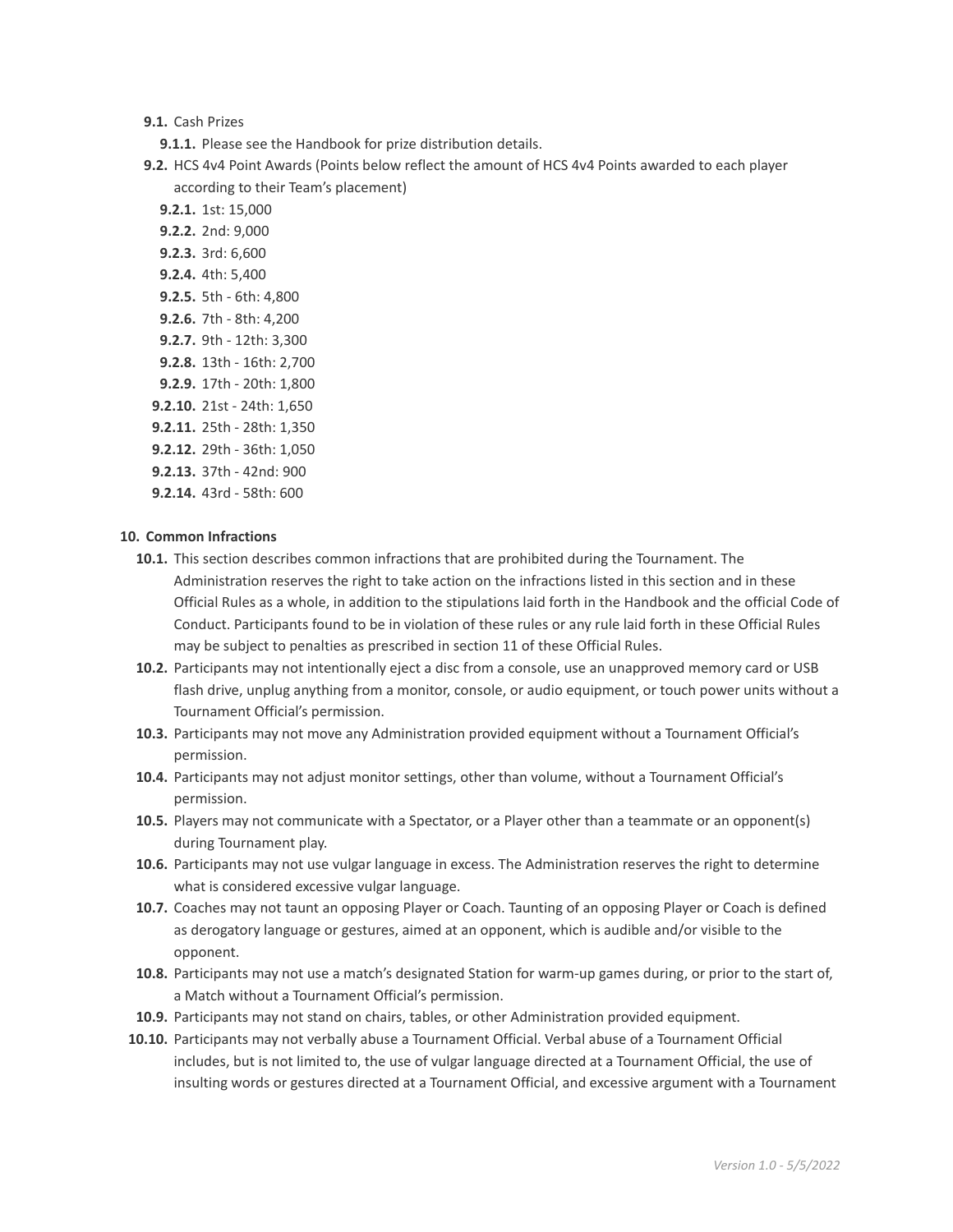Official that results in a delay of a Match. The Administration reserves the right to determine what is considered excessive vulgar language.

- **10.11.** Participants may not direct vulgar language towards Player, Coach, or Spectator. The Administration reserves the right to determine what is considered direct vulgar language.
- **10.12.** Participants may not incite Spectators into taunting a Player, Coach, or Spectator.
- **10.13.** Participants may not engage in unsportsmanlike physical contact.
- **10.14.** Participants may not throw anything in the direction of an opponent.
- **10.15.** Participants may not throw anything into the audience that could cause injury.

## **11. Penalties**

- **11.1.** The Administration reserves the right to consider or enforce penalties on a case by case basis. The Administration will consider the totality of the infraction, including the severity, circumstances, history, consequences/impact, or other relevant factor of the infraction in order to make a decision or enforce a penalty in the best interest of the integrity of the Tournament.
- **11.2.** The Administration reserves the right to enforce any of the following penalties against Participants found to be in violation of any rules or stipulations set forth in these Official Rules, the Handbook, or the official code of conduct:
	- **11.2.1.** Forfeiture of Game
	- **11.2.2.** Forfeiture of Match
	- **11.2.3.** Removal of Participant from Tournament (Disqualification)
	- **11.2.4.** Forfeiture of prizing
	- **11.2.5.** Forfeiture of HCS Points
	- **11.2.6.** Partial or full removal of HCS Points
	- **11.2.7.** Partial or full removal of travel coverage
	- **11.2.8.** Enforcement of a fine
	- **11.2.9.** A ban from participation in the HCS program
- **11.2.10.** Temporary or permanent suspension from: Xbox Live, Halo game platforms and services, and/or participation in a HCS, Halo, and/or Microsoft online or live tournament or event
- **11.2.11.** Pursue prosecution with the law or authoritative bodies for any illegal activities.

# **12. 4v4 Tournament Settings**

# **12.1. SANDBOX**

# **12.1.1. LOADOUT**

- **12.1.1.1.** PRIMARY WEAPON: BR75
- **12.1.1.2.** PRIMARY WEAPON AMMO: Default
- **12.1.1.3.** SECONDARY WEAPON: None
- **12.1.1.4.** SECONDARY WEAPON AMMO: Default
- **12.1.1.5.** FRAG GRENADES: 2
- **12.1.1.6.** PLASMA GRENADES: 0
- **12.1.1.7.** DYNAMO GRENADES: 0
- **12.1.1.8.** SPIKE GRENADES: 0

### **12.1.2. WEAPONS**

- **12.1.2.1.** WEAPON RACKS/PLACEMENTS: On
- **12.1.2.2.** POWER WEAPON PADS: On
- **12.1.2.3.** WEAPON PICKUP: On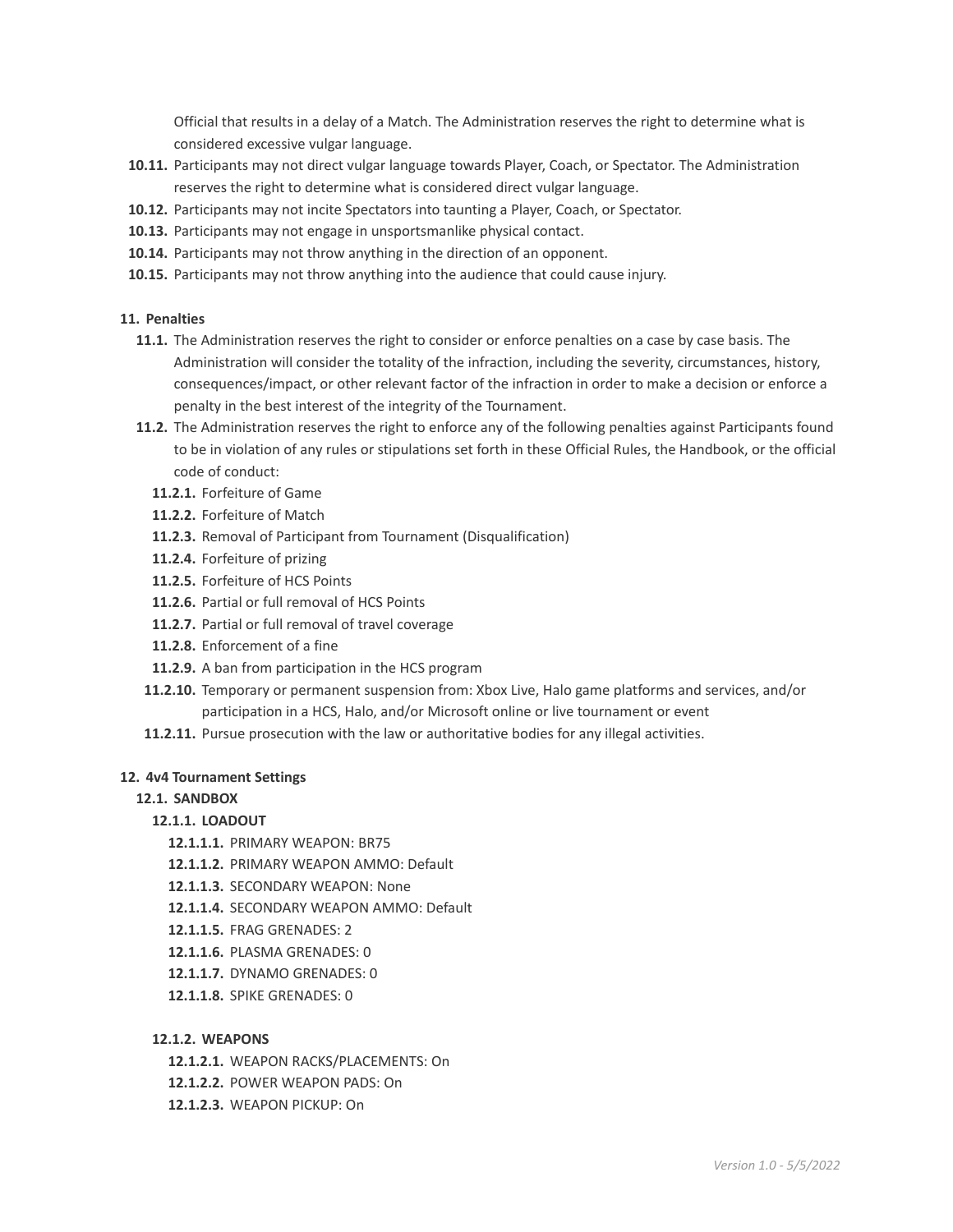- **12.1.2.4.** WEAPON DROPPING: On
- **12.1.2.5.** WEAPON DAMAGE RATIO: Default
- **12.1.2.6.** INFINITE AMMO: Off
- **12.1.2.7.** BOTTOMLESS CLIP: Off
- **12.1.2.8.** TACTICAL RELOAD TIME SCALER: Default
- **12.1.2.9.** EMPTY RELOAD TIME SCALER: Default

#### **12.1.3. GRENADES**

- **12.1.3.1.** MAX FRAG GRENADES: 0
- **12.1.3.2.** MAX PLASMA GRENADES: 0
- **12.1.3.3.** MAX DYNAMO GRENADES: 0
- **12.1.3.4.** MAX SPIKE GRENADES: 0
- **12.1.3.5.** GRENADE PADS/PLACEMENTS: On
- **12.1.3.6.** GRENADE PICKUP: On
- **12.1.3.7.** GRENADE DAMAGE RATIO: Default
- **12.1.3.8.** GRENADE THROW TIME SCALER: Default
- **12.1.3.9.** GRENADE DETONATION RADIUS SCALE: Default
- **12.1.3.10.** GRENADE IMPULSE SCALER: Default

### **12.1.4. MELEE**

**12.1.4.1.** MELEE DAMAGE RATIO: Default

**12.1.4.2.** MELEE IMPULSE SCALER: Default

### **12.1.5. EQUIPMENT**

- **12.1.5.1.** EQUIPMENT PADS/PLACEMENTS: On
- **12.1.5.2.** POWER EQUIPMENT PADS/PLACEMENTS: On
- **12.1.5.3.** EQUIPMENT PICKUP: On
- **12.1.5.4.** ACTIVE CAMO INTENSITY SCALER: Off
- **12.1.5.5.** HOLDING OBJECTIVE DISABLES EQUIPMENT: On

### **12.1.6. VEHICLES**

- **12.1.6.1.** VEHICLE PADS/PLACEMENTS: On
- **12.1.6.2.** OPERATE VEHICLE TURRETS: On
- **12.1.6.3.** INDESTRUCTIBLE VEHICLES: Off

#### **12.1.7. CLEANUP**

**12.1.7.1.** WEAPON CLEANUP TIMER: Off **12.1.7.2.** VEHICLE CLEANUP TIME: Off

#### **12.2. HUD**

#### **12.2.1. SHIELDS & HEALTH**

**12.2.1.1.** SHIELDS & HEALTH BAR HUD: On

**12.2.1.2.** SHIELDS & HEALTH BAR EFFECTS: On

**12.2.1.3.** HUD DAMAGE INDICATORS: On

#### **12.2.2. MOTION TRACKER**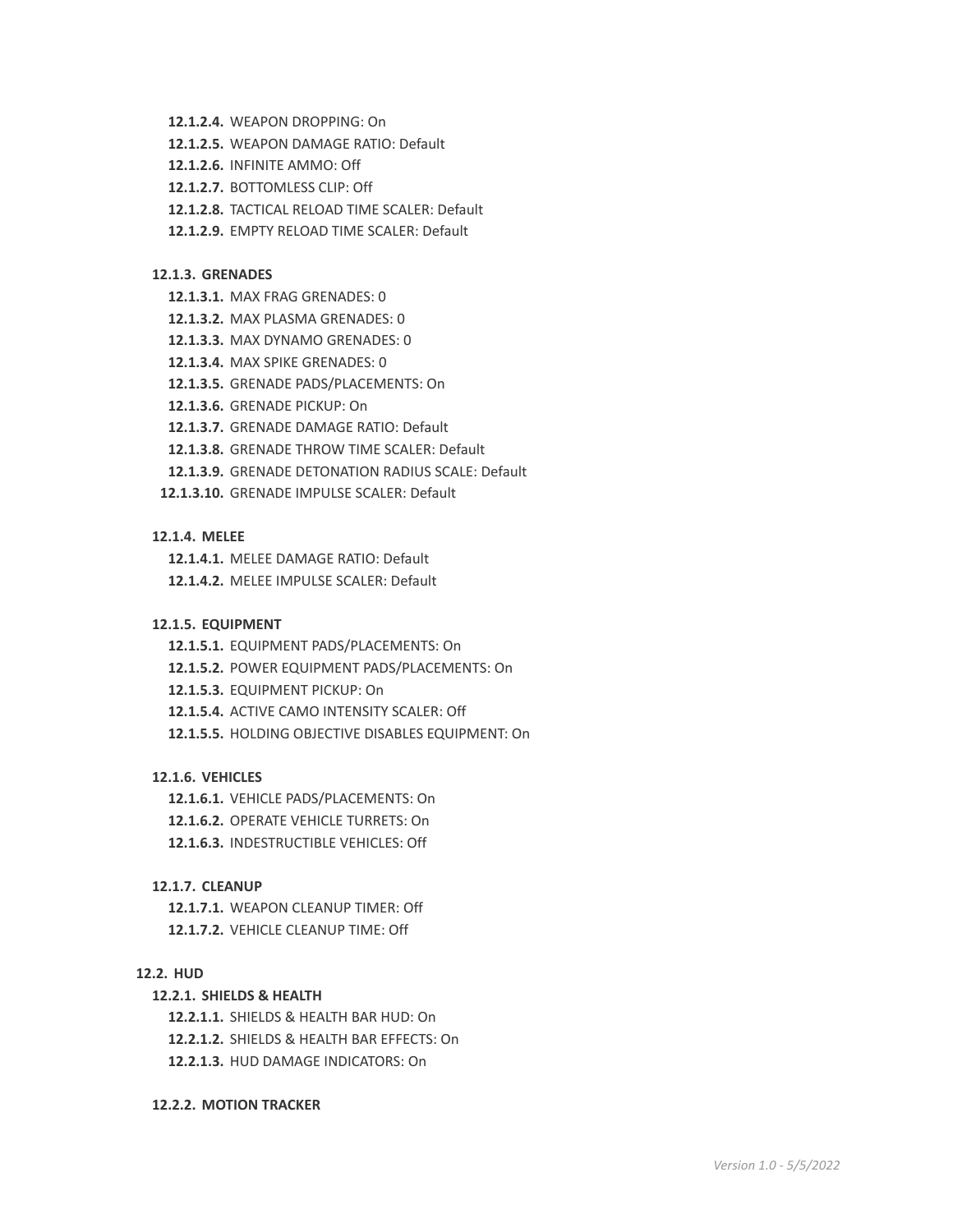- **12.2.2.1.** MOTION TRACKER: Off
- **12.2.2.2.** SMART-LINK MOTION TRACKER: Off
- **12.2.2.3.** MOTION TRACKER INNER-RING SCALER: Default
- **12.2.2.4.** MOTION TRACKER DETECT (FAST-MOVEMENT): On
- **12.2.2.5.** MOTION TRACKER DETECT (SPRINT): On
- **12.2.2.6.** MOTION TRACKER DETECT (CLAMBER): On
- **12.2.2.7.** MOTION TRACKER DETECT (SHOOTING): On
- **12.2.2.8.** MOTION TRACKER DETECT (MELEE): Off

#### **12.3. HEALTH & DAMAGE**

# **12.3.1. DAMAGE**

- **12.3.1.1.** DAMAGE RESISTANCE RATIO: Default
- **12.3.1.2.** HEADSHOT BONUS DAMAGE PROTECTION: Off
- **12.3.1.3.** DEATHLESS: Off

## **12.3.2. TEAM**

**12.3.2.1.** TEAM DAMAGE RESISTANCE: On

**12.3.2.2.** TEAM DAMAGE RESISTANCE RATIO: 100%

## **12.3.3. SHIELDS**

- **12.3.3.1.** MAX SHIELD SCALER: Default
- **12.3.3.2.** SHIELD RECHARGE TIME SCALER: Default
- **12.3.3.3.** SHIELD RECHARGE DELAY SCALER: Default
- **12.3.3.4.** SHIELD VAMPIRISM RATIO: 0%

#### **12.3.4. HEALTH**

- **12.3.4.1.** MAX HEALTH SCALER: Default
- **12.3.4.2.** HEALTH RECHARGE TIME SCALER: Default
- **12.3.4.3.** HEALTH RECHARGE DELAY SCALER: Default
- **12.3.4.4.** HEALTH RECHARGE VAMPIRISM RATIO: 0%

#### **12.4. MOVEMENT**

#### **12.4.1. BASE MOVEMENT**

- **12.4.1.1.** MOVEMENT SPEED SCALER: Default
- **12.4.1.2.** GRAVITY SCALER: Default
- **12.4.1.3.** FORWARD/BACK SPEED SCALER: Default
- **12.4.1.4.** FORWARD/BACK ACCELERATION SCALER: Default
- **12.4.1.5.** STRAFE SPEED SCALER: Default
- **12.4.1.6.** STRAFE ACCELERATION SCALER: Default

## **12.4.2. SPRINT**

- **12.4.2.1.** SPRINTING: On
- **12.4.2.2.** SPRINT SPEED SCALER: Default
- **12.4.2.3.** TIME TO SPRINT SCALER: Default
- **12.4.2.4.** SLIDE SPEED SCALER: Default
- **12.4.2.5.** SLIDE DISTANCE SCALER: Default
- **12.4.2.6.** RELOAD WHILE SPRINTING: Off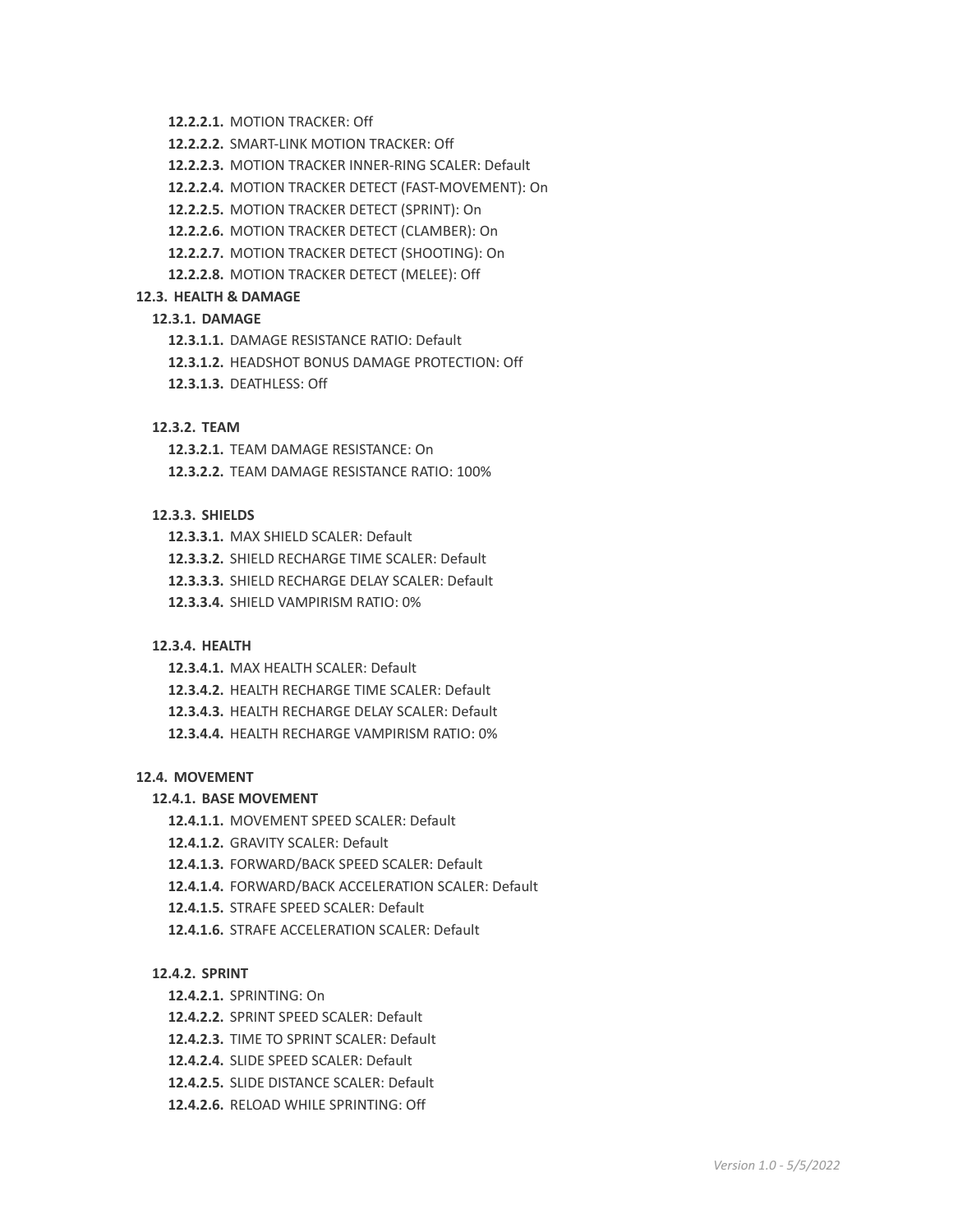**12.4.2.7.** SPRINT RESETS SHIELD RECHARGE DELAY: On

**12.4.2.8.** DAMAGE INTERRUPTS SPRINT: On

## **12.4.3. JUMP**

**12.4.3.1.** JUMP HEIGHT SCALER: Default

# **12.4.4. CLAMBER**

**12.4.4.1.** CLAMBERING: On **12.4.4.2.** CLAMBER SPEED SCALER: Default

## **12.5. BOTS**

**12.5.1. DIFFICULTY 12.5.1.1.** BOT DIFFICULTY: Recruit

# **12.5.2. BOT COUNT**

**12.5.2.1.** BOT COUNT (TEAM 1: EAGLE): 0 **12.5.2.2.** BOT COUNT (TEAM 2: COBRA): 0 **12.5.2.3.** BOT COUNT (FFA): 0

## **13. FFA Tournament Settings**

### **13.1. MATCH**

### **13.1.1. ROUND**

**13.1.1.1.** SCORE TO WIN: Unlimited (must be changed manually)

**13.1.1.2.** TIME LIMIT: 15 min (must be changed manually)

**13.1.1.3.** ROUND LIMIT: 1

**13.1.1.4.** ROUNDS TO WIN: Off

**13.1.1.5.** ROUNDS TO DRAW: Unlimited

## **13.1.2. EXTENSIONS**

**13.1.2.1.** SUDDEN DEATH TIME EXTENSION: 10 s **13.1.2.2.** OVERTIME TIME EXTENSION: 3 min

# **13.1.3. SPAWNING**

**13.1.3.1.** RESPAWN DELAY: 6 s (must be changed manually)

**13.1.3.2.** RESPAWN LINE-OF-SIGHT CHECK: On

**13.1.3.3.** SELF-DESTRUCTION RESPAWN PENALTY: None

**13.1.3.4.** BETRAYAL RESPAWN PENALTY: None

# **13.1.4. CONTROLS**

**13.1.4.1.** FIXED FOLLOW CAMERA: Off

**13.1.4.2.** MACHINIMA CONTROLS: Off

### **13.2. SANDBOX**

# **13.2.1. LOADOUT**

**13.2.1.1.** PRIMARY WEAPON: BR75 (must be changed manually)

**13.2.1.2.** PRIMARY WEAPON AMMO: Default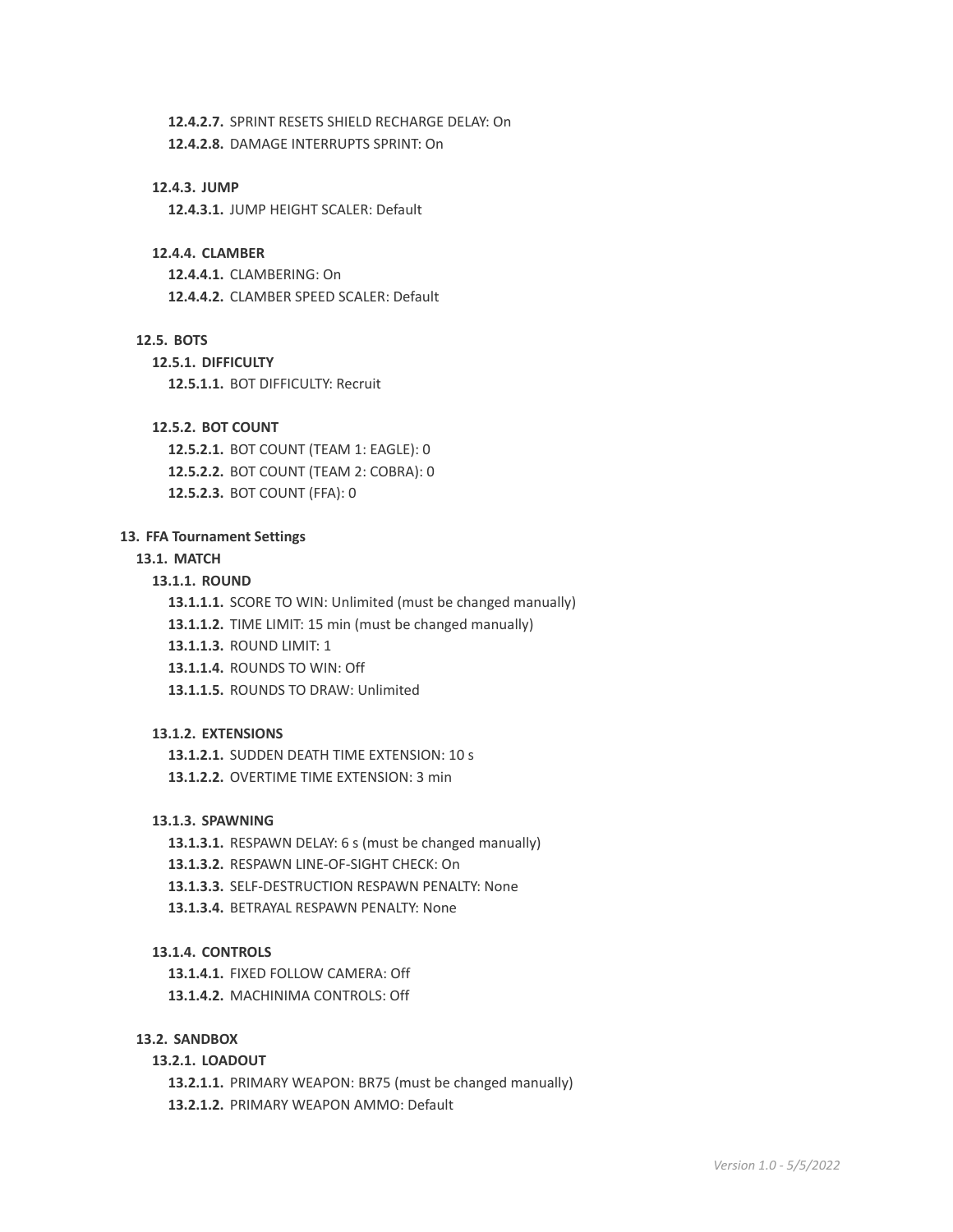- **13.2.1.3.** SECONDARY WEAPON: None (must be changed manually)
- **13.2.1.4.** SECONDARY WEAPON AMMO: Default
- **13.2.1.5.** FRAG GRENADES: 2
- **13.2.1.6.** PLASMA GRENADES: 0
- **13.2.1.7.** DYNAMO GRENADES: 0
- **13.2.1.8.** SPIKE GRENADES: 0

#### **13.2.2. WEAPONS**

- **13.2.2.1.** WEAPON RACKS/PLACEMENTS: On
- **13.2.2.2.** POWER WEAPON PADS: On
- **13.2.2.3.** WEAPON PICKUP: On
- **13.2.2.4.** WEAPON DROPPING: On
- **13.2.2.5.** WEAPON DAMAGE RATIO: Default
- **13.2.2.6.** INFINITE AMMO: Off
- **13.2.2.7.** BOTTOMLESS CLIP: Off
- **13.2.2.8.** TACTICAL RELOAD TIME SCALER: Default
- **13.2.2.9.** EMPTY RELOAD TIME SCALER: Default

## **13.2.3. GRENADES**

- **13.2.3.1.** MAX FRAG GRENADES: 0
- **13.2.3.2.** MAX PLASMA GRENADES: 0
- **13.2.3.3.** MAX DYNAMO GRENADES: 0
- **13.2.3.4.** MAX SPIKE GRENADES: 0
- **13.2.3.5.** GRENADE PADS/PLACEMENTS: On
- **13.2.3.6.** GRENADE PICKUP: On
- **13.2.3.7.** GRENADE DAMAGE RATIO: Default
- **13.2.3.8.** GRENADE THROW TIME SCALER: Default
- **13.2.3.9.** GRENADE DETONATION RADIUS SCALE: Default
- **13.2.3.10.** GRENADE IMPULSE SCALER: Default

#### **13.2.4. MELEE**

- **13.2.4.1.** MELEE DAMAGE RATIO: Default
- **13.2.4.2.** MELEE IMPULSE SCALER: Default

## **13.2.5. EQUIPMENT**

- **13.2.5.1.** EQUIPMENT PADS/PLACEMENTS: On
- **13.2.5.2.** POWER EQUIPMENT PADS/PLACEMENTS: On
- **13.2.5.3.** EQUIPMENT PICKUP: On
- **13.2.5.4.** ACTIVE CAMO INTENSITY SCALER: Off
- **13.2.5.5.** HOLDING OBJECTIVE DISABLES EQUIPMENT: On

## **13.2.6. VEHICLES**

- **13.2.6.1.** VEHICLE PADS/PLACEMENTS: On
- **13.2.6.2.** OPERATE VEHICLE TURRETS: On
- **13.2.6.3.** INDESTRUCTIBLE VEHICLES: Off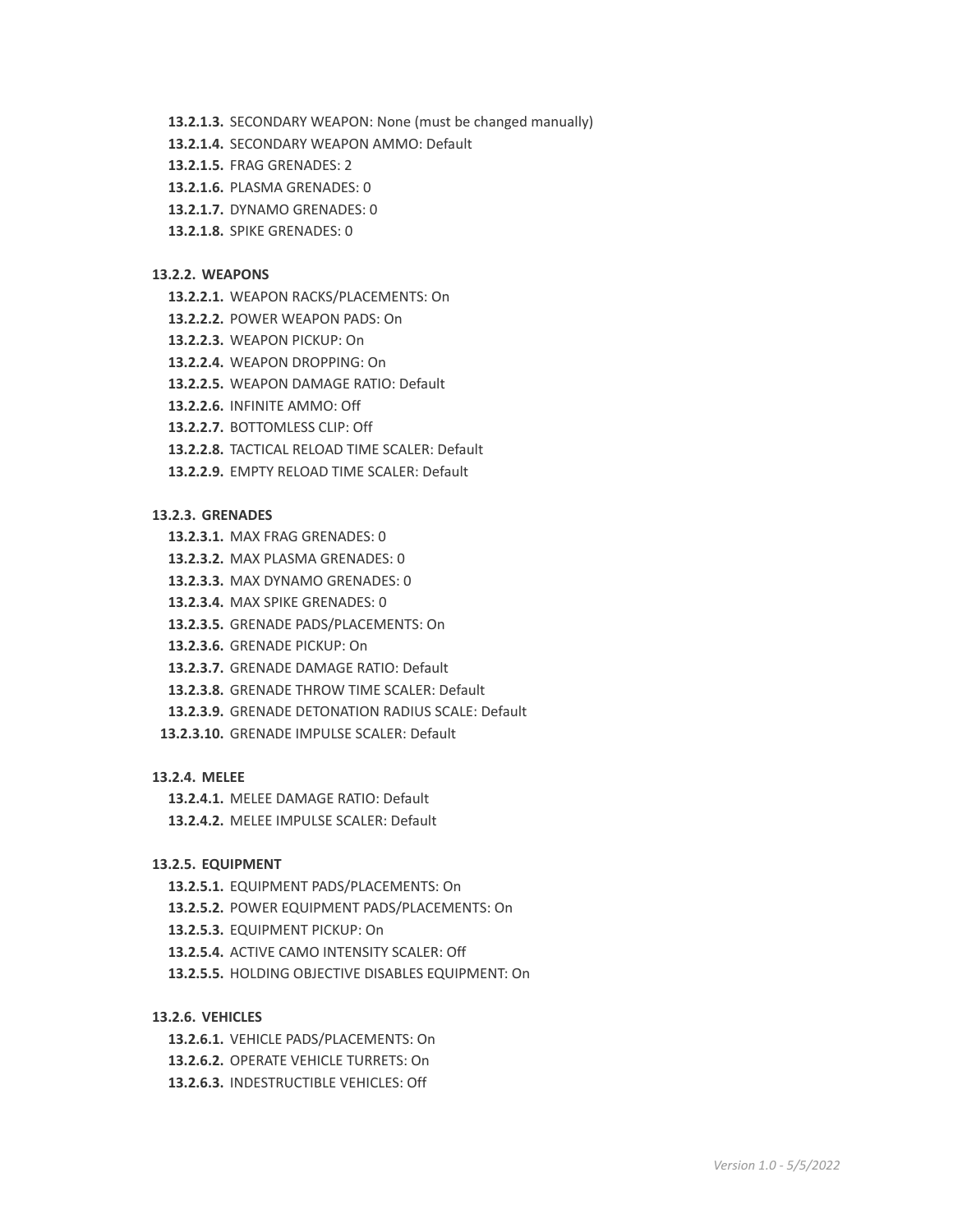#### **13.2.7. CLEANUP**

**13.2.7.1.** WEAPON CLEANUP TIMER: Off **13.2.7.2.** VEHICLE CLEANUP TIME: Off

#### **13.3. HUD**

# **13.3.1. SHIELDS & HEALTH**

**13.3.1.1.** SHIELDS & HEALTH BAR HUD: On

- **13.3.1.2.** SHIELDS & HEALTH BAR EFFECTS: On
- **13.3.1.3.** HUD DAMAGE INDICATORS: On

#### **13.3.2. MOTION TRACKER**

- **13.3.2.1.** MOTION TRACKER: Off (must be changed manually)
- **13.3.2.2.** SMART-LINK MOTION TRACKER: Off
- **13.3.2.3.** MOTION TRACKER INNER-RING SCALER: Default
- **13.3.2.4.** MOTION TRACKER DETECT (FAST-MOVEMENT): On
- **13.3.2.5.** MOTION TRACKER DETECT (SPRINT): On
- **13.3.2.6.** MOTION TRACKER DETECT (CLAMBER): On
- **13.3.2.7.** MOTION TRACKER DETECT (SHOOTING): On
- **13.3.2.8.** MOTION TRACKER DETECT (MELEE): Off

#### **13.4. HEALTH & DAMAGE**

## **13.4.1. DAMAGE**

**13.4.1.1.** DAMAGE RESISTANCE RATIO: Default

- **13.4.1.2.** HEADSHOT BONUS DAMAGE PROTECTION: Off
- **13.4.1.3.** DEATHLESS: Off

#### **13.4.2. TEAM**

**13.4.2.1.** TEAM DAMAGE RESISTANCE: Off **13.4.2.2.** TEAM DAMAGE RESISTANCE RATIO: 100%

## **13.4.3. SHIELDS**

- **13.4.3.1.** MAX SHIELD SCALER: Default
- **13.4.3.2.** SHIELD RECHARGE TIME SCALER: Default
- **13.4.3.3.** SHIELD RECHARGE DELAY SCALER: Default
- **13.4.3.4.** SHIELD VAMPIRISM RATIO: 0%

## **13.4.4. HEALTH**

- **13.4.4.1.** MAX HEALTH SCALER: Default
- **13.4.4.2.** HEALTH RECHARGE TIME SCALER: Default
- **13.4.4.3.** HEALTH RECHARGE DELAY SCALER: Default
- **13.4.4.4.** HEALTH RECHARGE VAMPIRISM RATIO: 0%

#### **13.5. MOVEMENT**

# **13.5.1. BASE MOVEMENT**

**13.5.1.1.** MOVEMENT SPEED SCALER: Default

**13.5.1.2.** GRAVITY SCALER: Default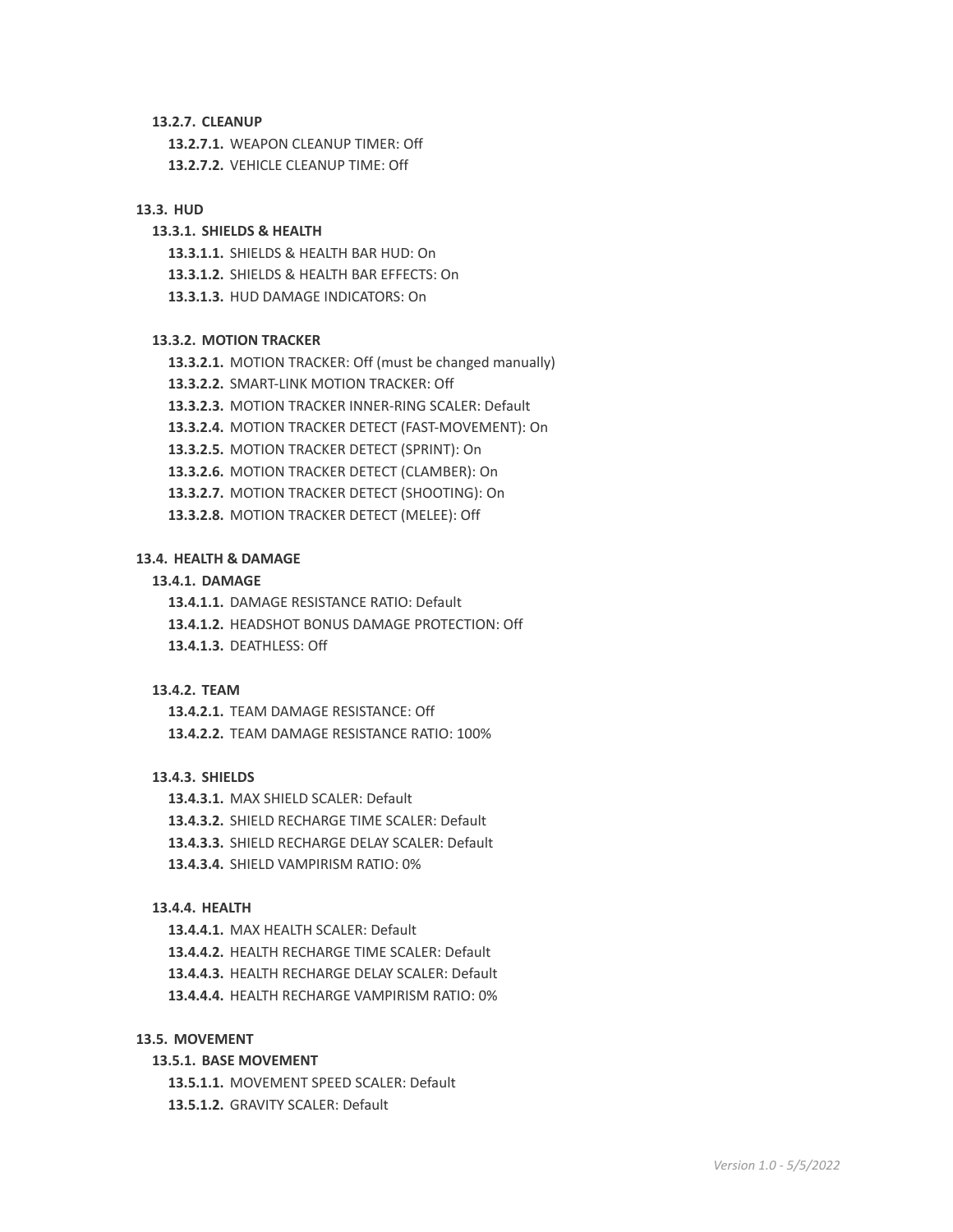- **13.5.1.3.** FORWARD/BACK SPEED SCALER: Default
- **13.5.1.4.** FORWARD/BACK ACCELERATION SCALER: Default
- **13.5.1.5.** STRAFE SPEED SCALER: Default
- **13.5.1.6.** STRAFE ACCELERATION SCALER: Default

# **13.5.2. SPRINT**

- **13.5.2.1.** SPRINTING: On
- **13.5.2.2.** SPRINT SPEED SCALER: Default
- **13.5.2.3.** TIME TO SPRINT SCALER: Default
- **13.5.2.4.** SLIDE SPEED SCALER: Default
- **13.5.2.5.** SLIDE DISTANCE SCALER: Default
- **13.5.2.6.** RELOAD WHILE SPRINTING: Off
- **13.5.2.7.** SPRINT RESETS SHIELD RECHARGE DELAY: On
- **13.5.2.8.** DAMAGE INTERRUPTS SPRINT: On

### **13.5.3. JUMP**

**13.5.3.1.** JUMP HEIGHT SCALER: Default

## **13.5.4. CLAMBER**

**13.5.4.1.** CLAMBERING: On **13.5.4.2.** CLAMBER SPEED SCALER: Default

### **13.6. BOTS**

**13.6.1. DIFFICULTY**

**13.6.1.1.** BOT DIFFICULTY: Recruit

#### **13.6.2. BOT COUNT**

**13.6.2.1.** BOT COUNT (TEAM 1: EAGLE): 0 **13.6.2.2.** BOT COUNT (TEAM 2: COBRA): 0 **13.6.2.3.** BOT COUNT (FFA): 0

### **13.7. SLAYER**

- **13.7.1.** POINTS PER SLAY: 0
- **13.7.2.** POINTS PER SELF-DESTRUCTION: -100
- **13.7.3.** POINTS PER BETRAYAL: -100
- **13.7.4.** POINTS PER ASSISTS: 0
- **13.7.5.** POINTS PER DEATH: -100
- **13.7.6.** HEADSHOT BONUS: 0
- **13.7.7.** MELEE BONUS: 0
- **13.7.8.** SPLATTER BONUS: 0
- **13.7.9.** STICKY BONUS: 0

**[SIGNATURE PAGE FOLLOWS]**